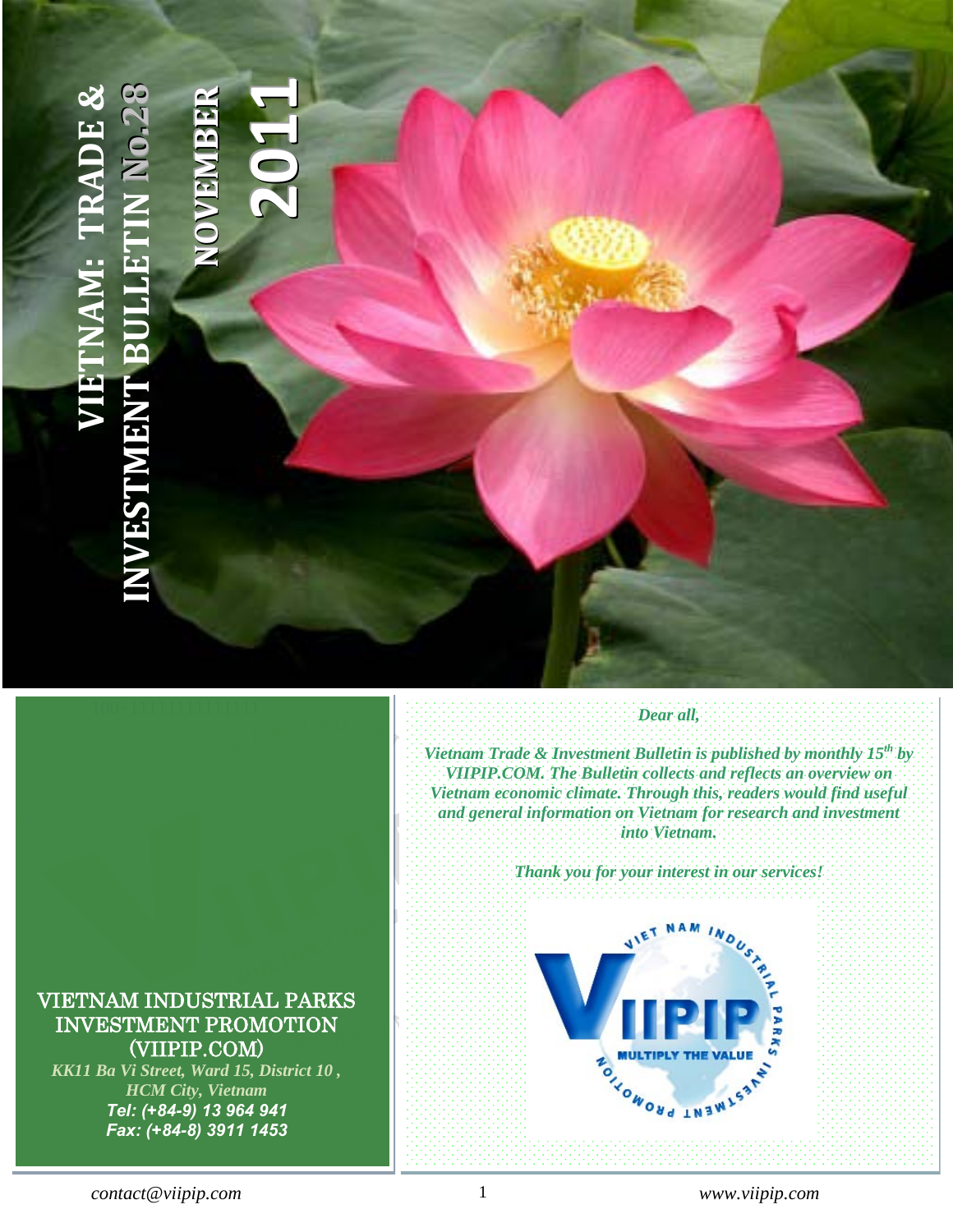

# **VIETNAM: TRADE & INVESTMENT BULLETINNo.28**

**November 2011**

| <b>GENERAL REVIEW</b>                                                                                          | <b>INVESTMENT</b>                                                                         |
|----------------------------------------------------------------------------------------------------------------|-------------------------------------------------------------------------------------------|
|                                                                                                                | Despite losses, Vietnam will still build more airports                                    |
| Brief on socio-economic situation in September and first nine                                                  | UK eyes Vietnam as an important emerging market                                           |
| months of 2011                                                                                                 | Japan lends Vietnam USD1.2b to invest in                                                  |
| <b>USD50 Million for Rural Internet Connection</b>                                                             | infrastructure                                                                            |
| New direct air link between Vietnam and UK                                                                     | Investment policies change, investors fear they                                           |
| Vietnam Welcomes 4.83 Million Foreign Tourists in 10 Months                                                    | would lose incentives                                                                     |
|                                                                                                                | Foreign investment in HCM City increases in 10                                            |
| <b>TRADE</b>                                                                                                   | months                                                                                    |
|                                                                                                                | Two to the power of one                                                                   |
| Slower inflation helps boost retail sale                                                                       | <b>RUSALKA Project Gets Going Again</b><br>Japanese laser printer plant set for Hai Phong |
| Vietnam finds great opportunities in Rice Export                                                               | <b>IT</b> prioritised to attract FDI                                                      |
| Mekong Delta to have Centralised Aquaculture Complex                                                           | More Saudi investment requested for Vietnam                                               |
| An Giang, Dong Thap insure 160,000 hectares of rice<br>Ministries urge changes to import, export tariff levels | Japan wins satellite order from Vietnam                                                   |
|                                                                                                                | VISSAN wants to auction land for new project                                              |
| Dak Lak prepares to defend patent rights of Buon Me Thuot<br>Coffee                                            | investment                                                                                |
|                                                                                                                |                                                                                           |
|                                                                                                                |                                                                                           |
| <b>FINANCE - BANKING</b>                                                                                       | <b>ANALYSIS</b>                                                                           |
| Vietnam's ten month state budget deficit equal to 40 pct of yr's                                               |                                                                                           |
| estimate: MOF                                                                                                  | <b>How A Faltering Global Economy Affects Vietnam</b>                                     |
| <b>WB</b> provides USD3.5 billion for Vietnam                                                                  | European firms 'wait and see' over investment plans                                       |
| Banking sector seeks the right moves                                                                           | Power prices won't increase this month                                                    |
| New rule may restrict gold bullion trading                                                                     | Restructuring banks: who will buy whom?                                                   |
| Vietnam banks race to recover property<br>loans.<br>cut non-                                                   |                                                                                           |
| production credit to 16% before Dec 12<br>P                                                                    |                                                                                           |
|                                                                                                                | <b>COMING EVENTS</b>                                                                      |
|                                                                                                                | <b>Vietnam Electronics</b>                                                                |



[Vietnam Motor Show](#page-31-2) [Vietnam Trade Expo](#page-31-3) [Vietnam Medi-Pharm Expo-Hanoi](#page-32-0)







Ë.

 $\gamma_{7}$ 



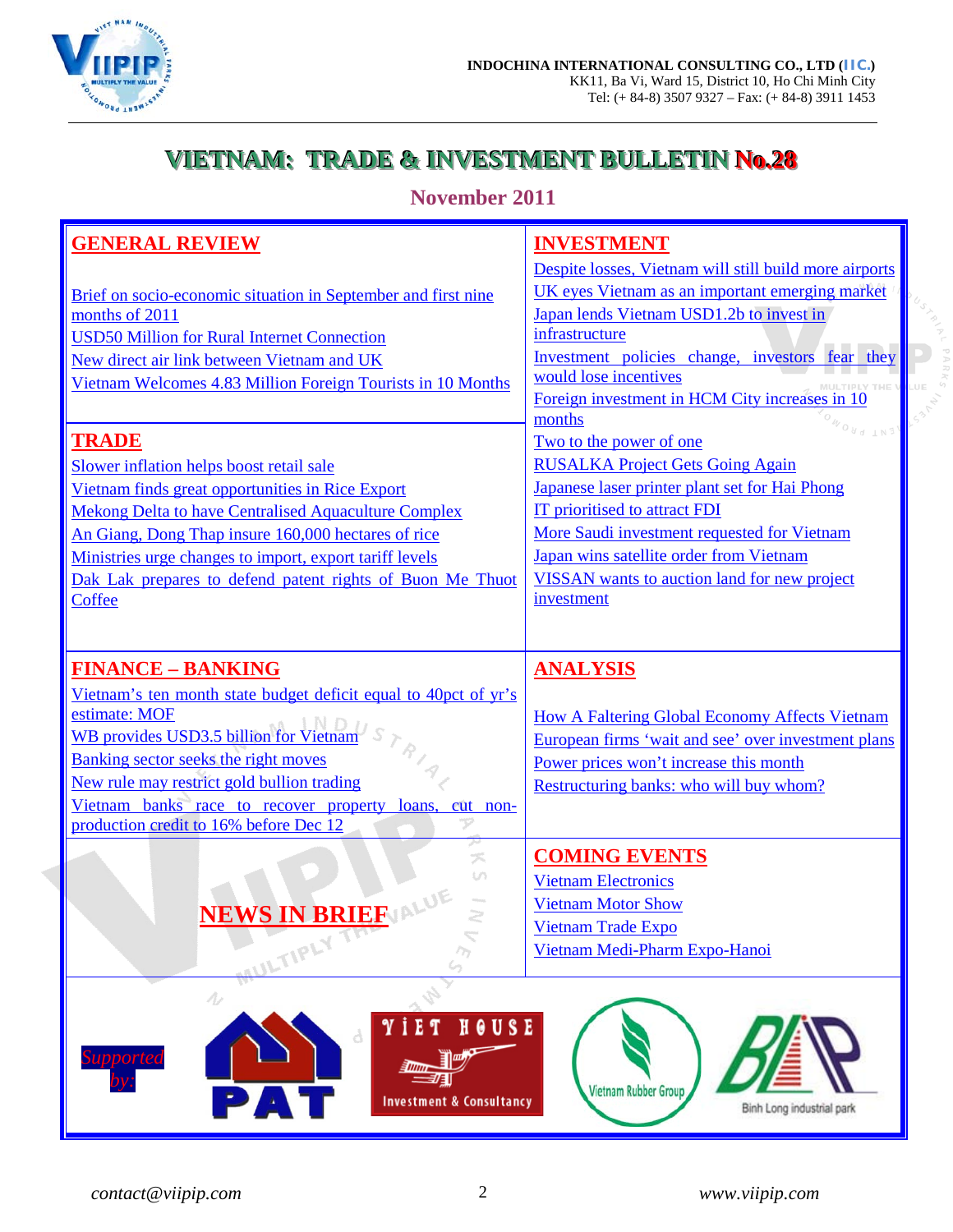

#### <span id="page-2-0"></span>**GENERAL REVIEW**

# <span id="page-2-1"></span>**Brief on socio-economic situation in September and first nine months of 2011**

*On the basis of synthesizing the reports of ministries, sector and localities, the Ministry of Planning and Investment has made a report on socio-economic situations in September and first nine months of 2011 as below:*

### **1. Economic growth and development of economic sectors and industries**

# **a) Growth rate of Gross Domestic Product (GDP)**

The GDP growth rate of the  $3<sup>rd</sup>$  quarter was higher than previous quarters, occupying 6.11% (up 5.43%) and 5.67% in the 1<sup>st</sup> quarter and the  $2<sup>nd</sup>$  quarter respectively). The GDP growth rate in the first nine months of 2011 was estimated to reach 5.76%, lower than that of the same period last year (6.52%); of which agriculture, forestry & fishery sectors increased 2.39%, industry and construction and service sectors grew by 6.62% and 6.24% respectively.

These results were very encouraging in the context of difficult international and domestic economy.

### *b) Industrial production*

Index of Industrial Production (IIP) in September 2011 was estimated to grow by 2.1% as against the previous month and raised by 12% over the same period a year earlier. Generally, the first 9 months of 2011, IIP increased by around 7.8% over the same period last year.

#### *c) Agricultural production*

In the first nine months of the year, the total production value of the agriculture, forestry and fishery sector (at the fixed rate) was estimated to increase 4.1% over the last year; of which agriculture, fishery and forestry rose by 3.7%, 5.2% and 4% respectively. Animal husbandry was developed stably. As estimated, the total fishery output value was 4,082 thousand tons, going up 3.9% year on year. NAM

## *d) Service sector*

In the beginning nine months of 2011, the total retail sales of goods and services were estimated to increase by 22.8%, lower than that of the same period of 2010 (up 25.4%); the number of international arrivals to Vietnam was at an estimate of over 4.31 million, up 15.5%. Transport, post and telecommunication activities continued developing relatively, better and better meeting social demands and people's life.

#### *đ) Development of enterprises*

In the first nine months of 2011, the country recorded about 578,000 newly registered companies with a total registered capital of over VND363.7 trillion, down about 7.8% in number and 4% in capital amount as compared with the same period of 2010. About 47,000 enterprises were winded up with the total capital of business registration of about VND34 trillion.

# **2. Macroeconomic stabilization and inflation control**

## *a) Prices, inflation*

The Consumer Price Index (CPI) in September 2011 increased by 0.82% month on month, which was the lowest growth level from beginning of the year and was the  $2<sup>nd</sup>$  consecutive time with the growth level of price index of below 1%. The Consumer Price Index in September 2011 was raised by 16.63%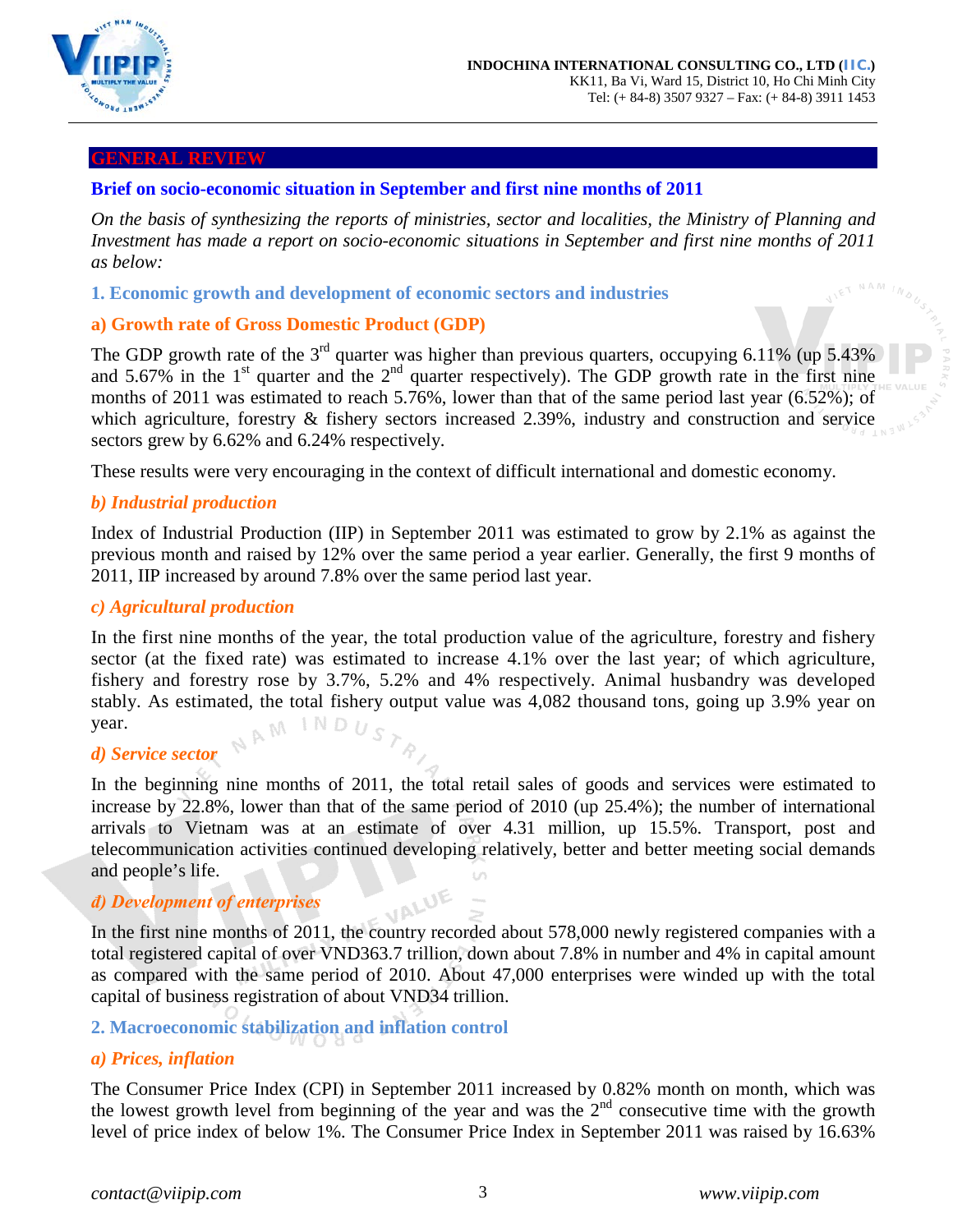

as compared to December 2010; up 22.42% over the same period last year. Averagely, the price index in the first nine months of 2011 was put up 18.16% as against the same period of 2010. Basic inflation excluding the group of food, foodstuff of September 2011 over December 2010 was raised by 13.81%; additionally excluding the group of energy, was up 12.47%.

# *b) Export - import*

*Total export revenue* in September 2011 was estimated at USD8.3 billion, decreasing 10.2% month on month; the accumulated value in the first nine months of 2011 was at an estimate of over USD70 billion, representing an increase of 35.4% as against the same period last year (23,2%) and three- time increase compared to the planned target adopted by the National Assembly (10%).

*Total import revenue* in September 2011 was estimated to gain USD 9.3 billion, representing month on month decrease of 3.6%; the accumulated value in the first nine months of 2011 was estimated at about USD76.87 billion, up 26.9% over the same period last year (22.7%).

In the beginning nine months of 2011, the volume of imported goods recorded the highest growth was rubber (up 30.8%) year on year; followed by fertilizer (up 30.5%); and completely-built automobile (up 20.3%).

*Trade deficit* in September 2011 was approximately USD1 billion, equal to 12% of the export revenue; the trade deficit recorded in the first nine months of the year was approximately USD6.84 billion, equal to 9.8% of the total export revenue, which was much lower against the same period last year (16,7%).

# *c) State budget revenue and expenditure*

As estimated, from the beginning of the year to September 15, 2011, State budget revenue totaled over VND467.1 trillion, equal to 78.5% of the yearly estimate while the State budget expenditure was around VND511.6 trillion, equivalent to 70.5% of the yearly estimate. Generally, the State budget revenue continued to gain fairly, meeting expenditure tasks as the assigned estimate, to ensure arising expenditures in a timely manner.

# *d) Development investment*

The development investment expenditure from the State budget until September 15, 2011 was estimated to reach VND108.2 trillion, equaling 71.2% of the annual plan, equivalent to the same period last year.

The disbursed investment credit capital financed by the State was estimated at VND18.2 trillion, equaling approximately 79.1% of the annual plan, or a year-on-year increase of 13.7%; the realized FDI capital in nine months of 2011 was at an estimate of USD8.2 billion, raised by 0.2% over the same period of 2010, of which foreign capital was about USD6 billion, equivalent to that of the same period last year; ODA disbursement was estimated at USD2.15 billion, equaling 89.6% ò the yearly plan, representing a year-on-year increase of 12%.

# **3. Education, training, healthcare, culture and other social fields**

The education – training field well prepared for the 2011-201[2\[1\]](http://www.mpi.gov.vn/images/FCKeditor/editor/fckblank.html#_ftn1) school year; promulgated documents guiding the tasks of school year at all school levels; focused on reviewing programs and books in order to adjust the teaching and studying contents towards cutting curriculums down, improving the teaching and studying; organizing to consider and select the  $2<sup>nd</sup>$  expectation for candidates taking exams of universities and colleges…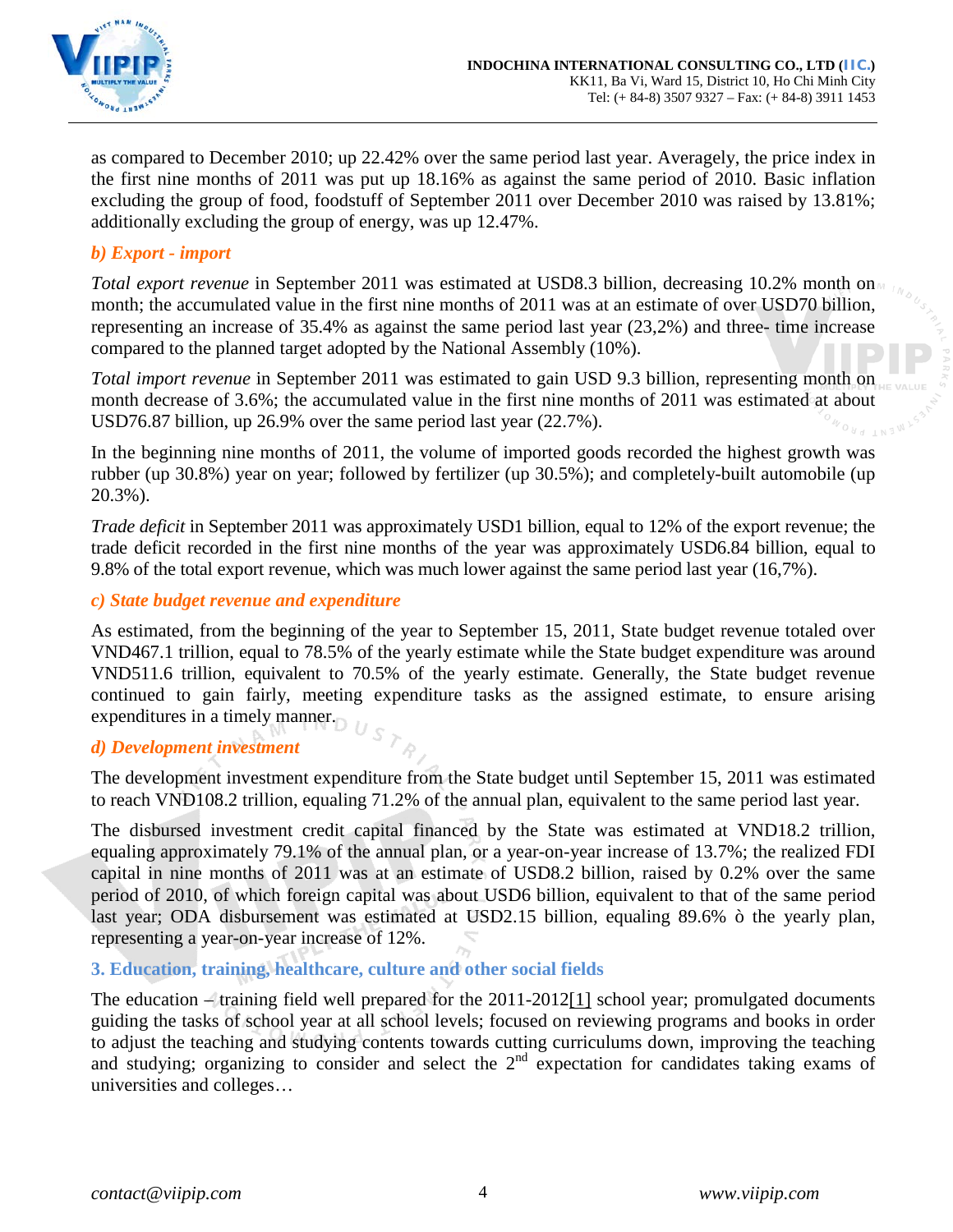

As estimated in September, approximately 1,366,000 jobs were created, of which about 66,000 labourers were sent to work abroad. Generally, in the first nine months of, over 11,271,000 jobs were estimated to create, occupying 70.45% of the annual plan; about  $6,713,000$  labourers<sup>2</sup> were sent to work abroad, equaling 77.16% of the yearly plan. Levels, sectors continued to well implement social security, hunger eradication and poverty reduction policies.

In the beginning eight months of 2011, there were 8,984 traffic accidents nationwide, representing a year on year decrease of 1.3%; of which: killing 7,550 people, up 0.6% and injuring 6,908 people, up 2.7%. There were 37 traffic accidents nationwide happening each day on average in the first eight months of 2011.

**In general,** in September and the first nine months of 2011, GDP of the 3<sup>rd</sup> quarter maintained increase in the growth rate, higher than previous quarters, consumer price index recorded the lowest increase from the beginning of the year and gained below 1% in the  $2<sup>nd</sup>$  consecutive month; industrial production continued a growth rate; agricultural production gained good results; export revenue continued to achieve a high growth rate; State budget revenue showed a growth; State budget deficit gradually decreased; banker's rate is being adjusted towards the reduction step by step.

However, macro-economic situations were not stable, high risk of re-inflation was implicit; people's life, especially in industrial zones, in flood-affected areas met many difficulties; traffic accident was still high; social evils were pressing matters.

*(Source: Cong Chính Phu + MPI)*

#### **[Back to top](#page-0-0)**

## <span id="page-4-0"></span>**USD 50 Million for Rural Internet Connection**

*The Ministry of Information and Communications said that Prime Minister Nguyen Tan Dung permitted it to launch the second phase of the trial project on improvement of computer usage and public Internet access ability (BMGF-VN) in 40 provinces and cities across Vietnam, at a total cost of more than USD 50 million.*

Of this, the Bill & Melinda Gates Foundation would provide USD 30 million worth of non-refundable aid; Microsoft would grant USD 3.6 million worth of computer procurement; and Vietnam would provide the rest worth of reciprocal capital.

The first phase of the project was launched in 2009 costing about USD2.18 million, most of which came from the Bill & Melinda Gates Foundation.

Phan Huu Phong, the director of the BMGF-VN project, said that the project has completed equipment and computer installation and made public applications and the benefits of Internet use and access and the state's policies on information communications technology (ICT) in rural areas.

It has also launched computer and Internet access courses for thousands of rural people and business skill courses for officials of 99 public telecommunications stations at commune cultural post offices in the provinces of Thai Nguyen, Nghe An and Tra Vinh, which face difficulties and represent the north, the central region and the south of Vietnam

*(Source: VEN)*

**[Back to top](#page-0-0)**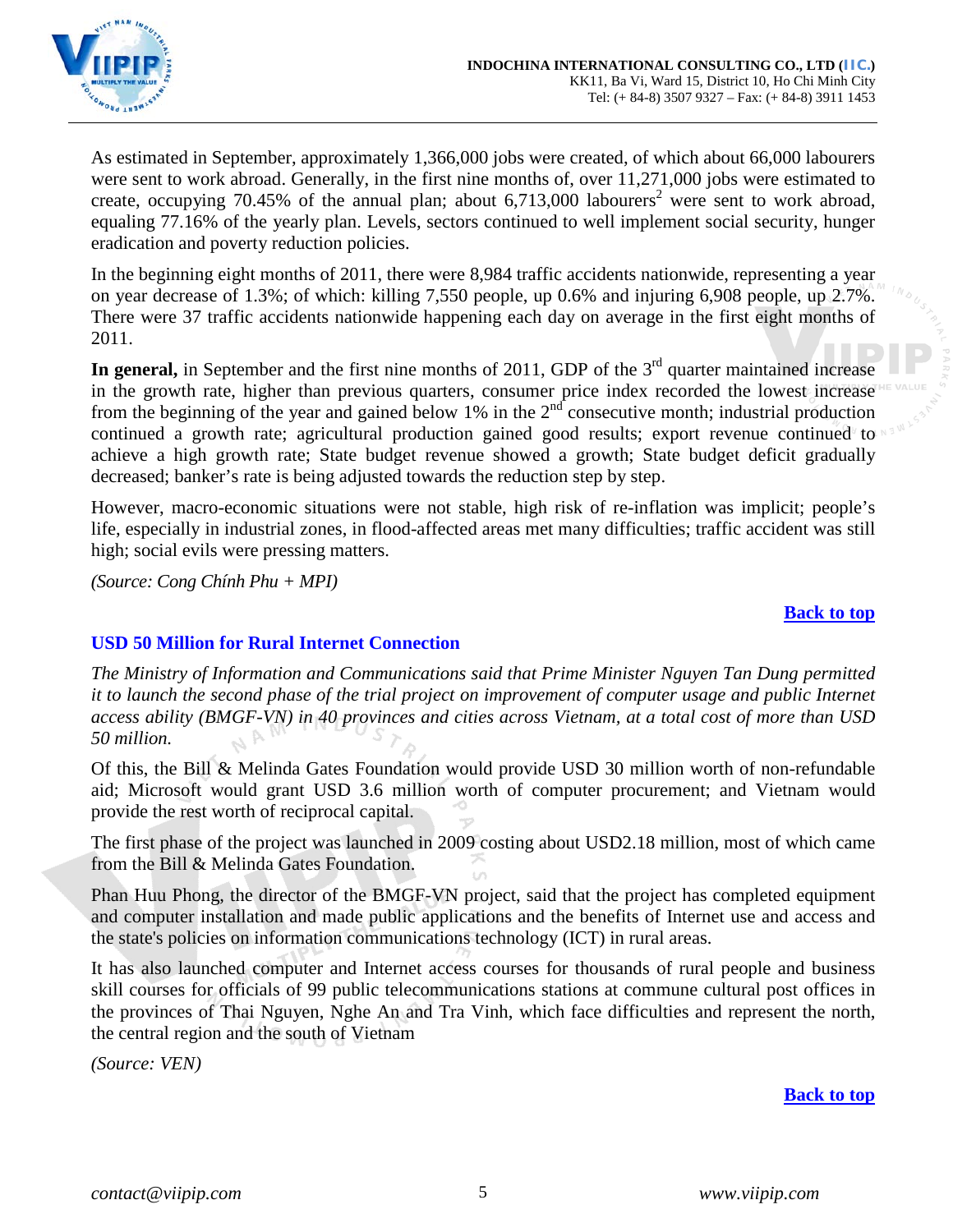

# <span id="page-5-0"></span>**New direct air link between Vietnam and UK**

Vietnam Airlines will conduct direct flights from Hanoi and Ho Chi Minh City to London as of December 8, 2011.

This was announced by the British Embassy in Hanoi on November 3. Accordingly, Vietnam Airlines will have four flights a week in the immediate period on the direct air route, which is the fourth of its kind to one of majorities in Europe, aside from Paris, Frankfurt and Moscow.

The airline is expected to use Boeing 777-200ER aircraft in seven weekly flights by 2014. Currently, the UK is considered one of Vietnam's leading investors, with two-way trade turnover reaching over USD2 billion in 2010.

Last year, nearly 90,000 British tourists visited Vietnam, up 28% compared to 2009. More than 40,000 Vietnamese are living and working in the UK and more than 4,000 students studying there. The opening of the direct air route will help the two countries boost aviation cooperation and attract more tourists.

*(Source: VOV)*

### **[Back to top](#page-0-0)**

## <span id="page-5-1"></span>**Vietnam Welcomes 4.83 Million Foreign Tourists in 10 Months**

*The number of foreign tourists to Vietnam in the first ten months of 2011 reached an estimated 4.83 million, an increase of 15.8% on last year, reported the Vietnam National Tourism Administration.* 

In October, the country attracted more than 518,000 foreign tourist arrivals, up more than 80% from October last year. Over the past ten months, more than 4 million foreign tourists came to Vietnam by plane, a year-on-year rise of 20.8%. On the contrary, the number of foreign tourists to Vietnam by sea and road saw decreases of 27.1% and 0.4% compared to the same period last year.

Of a total of 4.83 million foreign tourists to Vietnam from the start of the year, more than 2.9 million visited the country for tourism purposes, a year-on-year rise of 11.9%. The rest came to the country for business, visiting relatives and other purposes.

So far this year, almost all foreign markets of Vietnam tourism have seen year-on-year increases. Visitors from Cambodia rose 56.9% while the number of tourists from China (45.8%), the Republic of Korea (6%), Japan (8.5%), Taiwan (5.9%), Malaysia (11.7%) and the US (0.09%) also saw positive increases.

> ズ U)

*(Source: CPV)*

**[Back to top](#page-0-0)**

#### <span id="page-5-2"></span>**TRADE**

#### <span id="page-5-3"></span>**Slower inflation helps boost retail sale**

*The country's retail sales value of goods and services last month increased 1.92% over the previous month to nearly 167.6 trillion VND (8.56 billion USD), thanks to a continuous deceleration of the Consumer Price Index (CPI), according to the General Statistics Office (GSO).* 

Vu Manh Ha, a GSO expert, said that the CPI slowdown in October, which reduced prices of certain consumer goods, contributed significantly to the surge in retail sales value.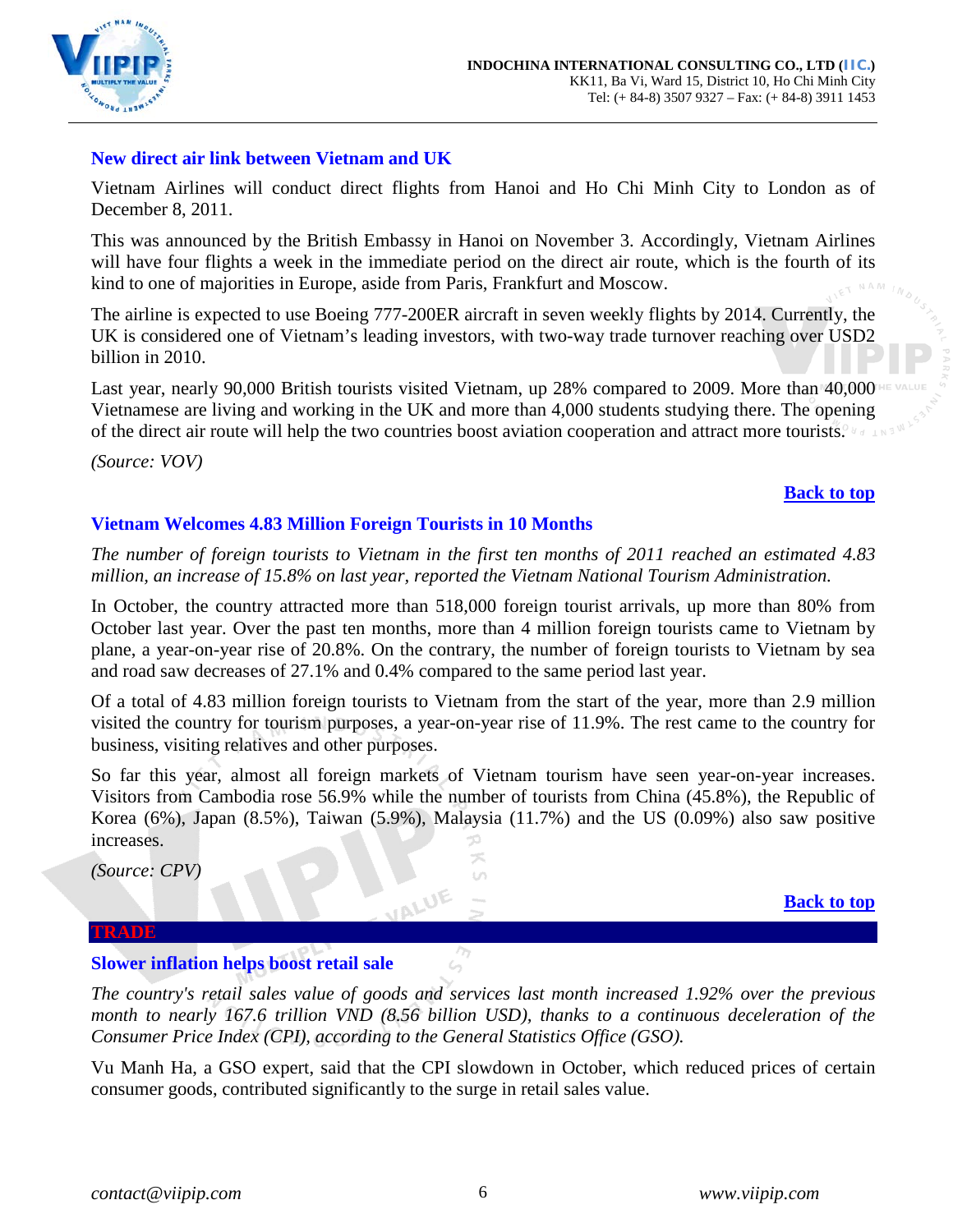

Last month was the third consecutive month that the CPI growth rate went down. The General Statistics Office reported that CPI last month surged only 0.36% against September, the lowest level since July 2010.

October's figure lifted the total retail sales value of goods and services in the first 10 months of the year to 1,561 trillion VND (75.48 billion USD), up 23.1% over the same period last year. However, considering the inflation, the surge was only 3.9%, much lower than the rate of 15% in the first 10 months of last year.

The 3.9% rise has been unchanged since August and equal to only half of the increasing rate in the first seven months of the year.

With a growth rate of more than 23.3% during the first 10 months, the commercial and hotel-restaurant sectors contributed more than 90% of the nation's total consumption revenue.

Ha projected that the growth rate would be higher in the next two months, explaining that CPI was continuously decreasing and that consumption demand often increased significantly at the end of the year during the holiday season.

Last year, the country's total retail sales value of goods and services jumped by 24.5% against the previous year to 1,561 trillion VND (74.3 billion USD).

*(Source: GSO + Vietnam+)*

### **[Back to top](#page-0-0)**

## <span id="page-6-0"></span>**Vietnam Finds Great Opportunities in Rice Export**

*Indonesia, the Philippines and Bangladesh, the three largest Vietnamese rice importers, announced more rice imports from Vietnam at a recent international rice conference held in Ho Chi Minh City.*

This seems to be a very favorable opportunity for Vietnam to become the largest rice exporter in the world. However, according to experts, in order to achieve this position, Vietnam must be more vigilant and thoughtful and more active to adopt timely and appropriate policies.

According to experts attending the international rice conference, Vietnam finds great opportunities to play a larger part of international rice market after the Government of Thailand decided to purchase all the domestic rice and India is facing some obstacles relating to logistic systems in taking rice export.

Moreover, Indonesia, the Philippines and Bangladesh - three traditional customers - have transmitted a green light to new rice imports from Vietnam because they are suffering adverse weather impacts on crop production.

Ms Korbsook Lamsuri, former President of the Thai Rice Exporters Association, said Thai exporters are encountering lot of difficulties due to flooding and unclear new policies.

Whereas, India has entered the low-end market and Thailand may lose some of its share in this segment. India is a dangerous opponent and it may oust Thailand from such markets as Iraq, Iran, Africa and Malaysia.

"Rice is a special commodity, but it has not recently put on a right role of market-driving commodity without political influence.

The new government has identified priorities to filling the rice and poverty gap. Hence, the role of traders will almost vanish and Thailand will lose its market shares," Korbsook Lamsuri showed her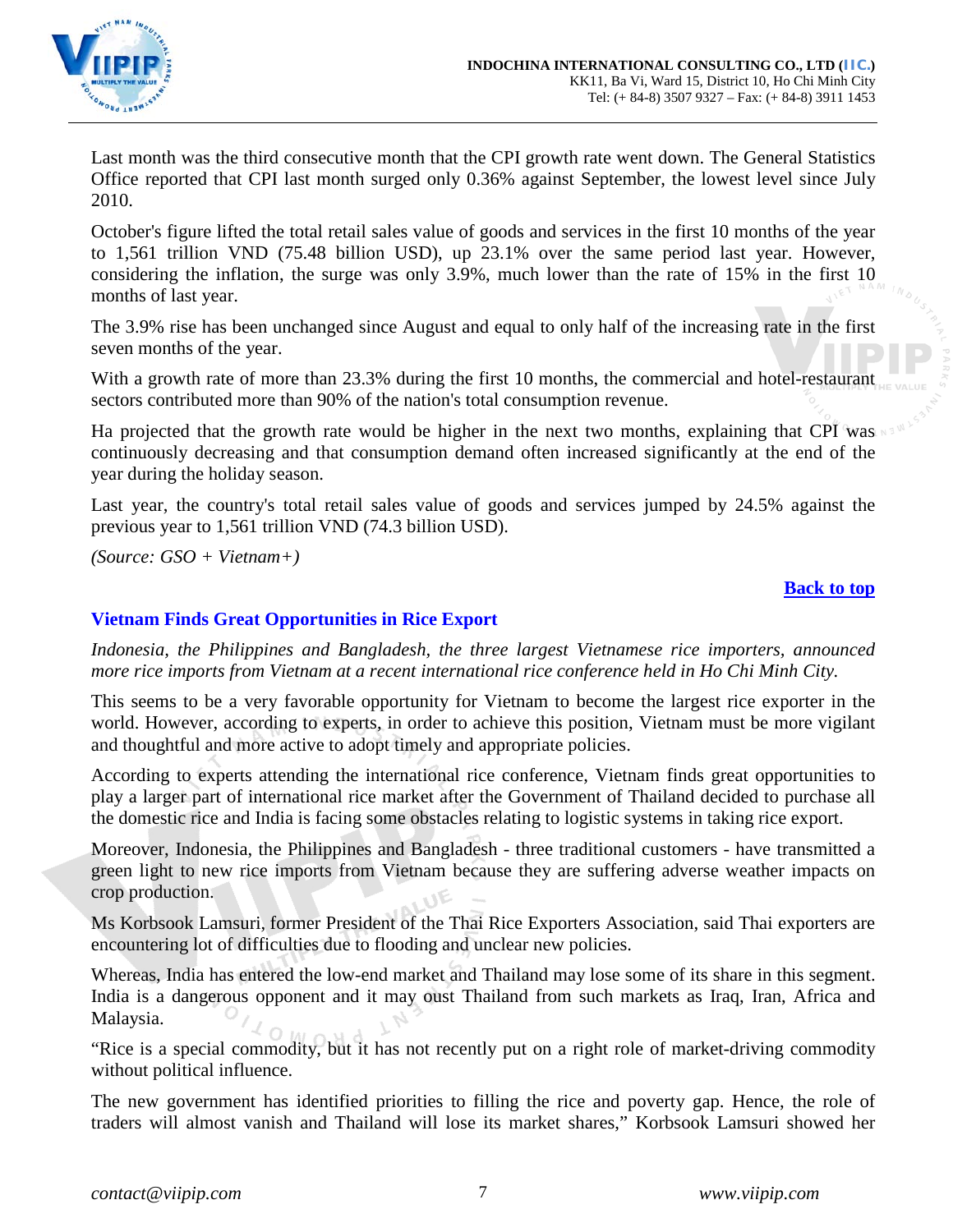

opinion. Besides, she affirmed that the rice export market is very volatile and rice exporters must understand the market to be successful.

*(Source: VCCI News + Viipip.com)*

#### **[Back to top](#page-0-0)**

# <span id="page-7-0"></span>**Mekong Delta to Have Centralized Aquaculture Complex**

*The Mekong Delta Business Forum concurred with the Mekong Delta Economic Cooperation Forum (MDEC) recently held in Ca Mau province. Many hot issues concerning linking regional strengths and businesses were put forth for discussion and analysis. One special topic was the request for formation of industrial parks and export processing zones for the Mekong Delta region.*

The Mekong Delta is one of seven major economic regions of Vietnam. Its agricultural production value leads the nation, with 33.2% of the country's total; its rice export value accounts for 90%; fisheries output makes up for 58.7%; and fruit production contributes more than 70% to the country's value.

The huge resources and abundance of this land are seen in its twin strengths of agriculture and fisheries. With trade surplus, these two sectors are major forex earners for Vietnam. Big regional exporters include Can Tho City, Long An, An Giang and Ca Mau provinces.

However, most attending enterprises agreed that agricultural and fisheries development of the Mekong Delta region is short of its potential and contains hidden elements of non-sustainability. Particularly, agricultural and aquatic products have low added value and production is poorly planned.

Mr Tran Van Quang, Chairman and General Director of Minh Phu Seafood Joint Stock Company, said Mekong Delta aquatic processors outnumber other regions in the country but they lack business linkage. As a result, they do not have good buying and selling prices.

He said Ca Mau province has 27 seafood companies, with nearly 100 export shrimp processing facilities. This mushrooming development is leading to severe shortages of input materials, forcing many companies to break export orders. Even the Vietnam Association Seafood Exporters and Processors (VASEP) cannot do anything to improve the situation.

The same thing has also happened in the sugar industry. Unfair competition as a result of insufficient input sources has weakened the competitiveness of the regional industry. All sugar factories have their own material zones, but not large enough to meet operating demand. Due to material undersupply, these factories usually fuel up price wars to rake in inputs.

To address these shortages, Hsien Wen Chu, a representative for Taiwanese companies in Vietnam, proposed the formation of centralized industrial parks and export processing zones for the Mekong Delta region which will specialize in producing rice, seafood and other agricultural products for export. He explained that infrastructure systems in the Mekong Delta region are very poor, resulting in high transport and logistics expenses in total production costs; thus, the presence of such facilities will help reduce these costs and increase the region's magnetism to investors. He said many companies supported this suggestion.

In response to requests from businesses, Deputy Minister of Planning and Investment Dang Huy Dong said, to deal with the fact that Mekong Delta-based companies are rapidly expanding operating scale but lacking business linkage, the Ministry of Planning and Investment is planning to establish a fisheries complex for the entire region which will include research institute, laboratory, breeding facility, production zone, and sales networks.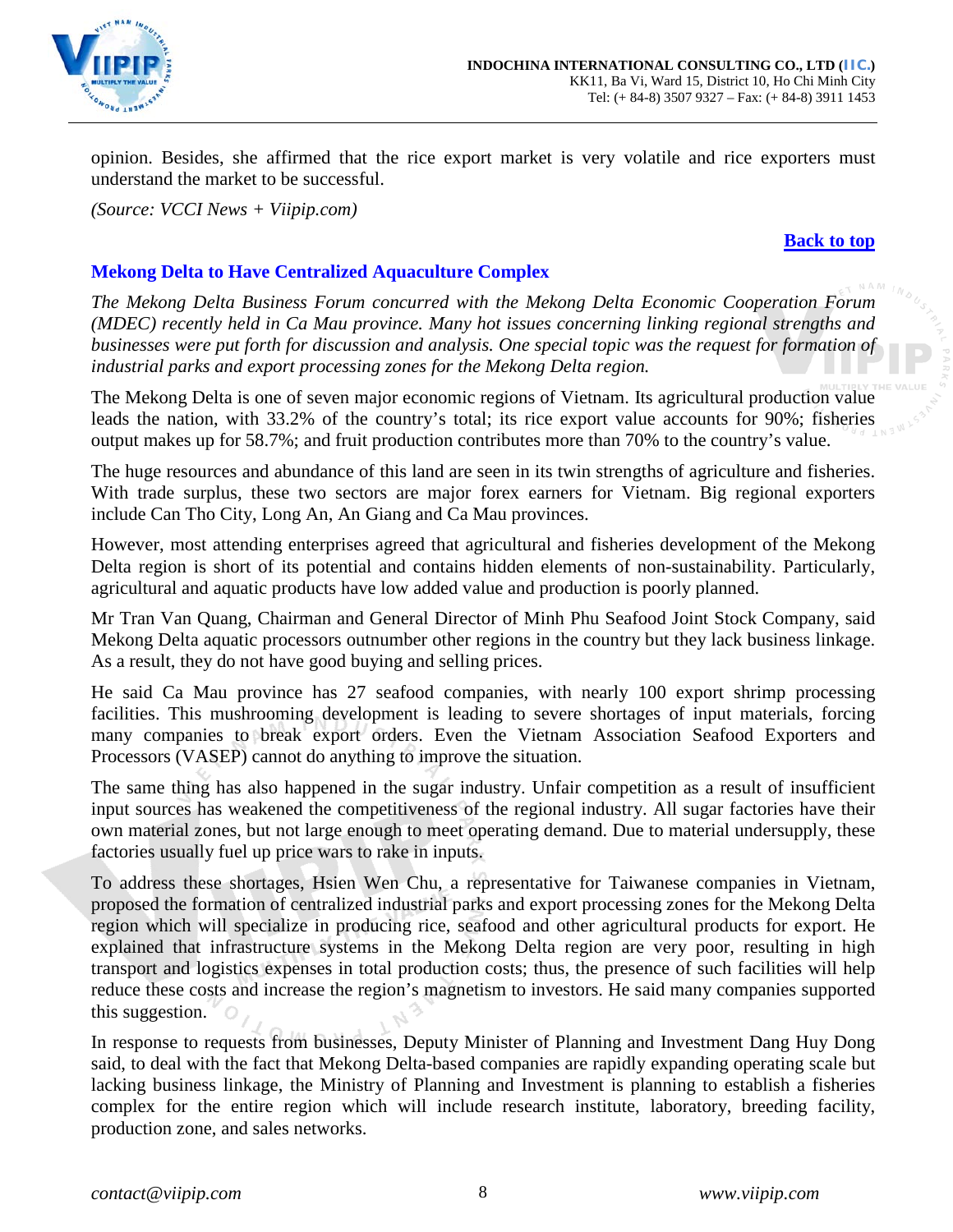

The ministry is now working with Mekong Delta localities on this issue and expects to come to the final decision soon. This complex will be in a prime location where access to traffic routes is very convenient. Once this plan is realized, businesses will play a vital role. Mr Dong said, "If the fisheries complex for the entire Mekong Delta region is formed, it will help improve the competitiveness of Vietnamese agricultural and aquatic products on the market."

Remarking on this issue, Mr Phan Chanh Duong, Former Deputy Director of Management Board of Ho Chi Minh City-based Tan Thuan Export Processing Zone, said, in addition to focusing on building a synchronous transportation system, Mekong Delta provinces also need to build high-tech industrial parks and develop particular mechanisms and policies for the development of such facilities.

*(Source: VCCI)*

**[Back to top](#page-0-0)**

# <span id="page-8-0"></span>**An Giang, Dong Thap insure 160,000 hectares of rice**

*The Mekong Delta provinces of An Giang and Dong Thap plan to insure 80,000 hectares of rice each by the year-end in accordance with an experimental supporting program launched by the Government.*

Representatives from Department of Agriculture and Rural Development of An Giang on Thursday (3 Nov) met with farmers from An Phu, Chau Thanh and Thoai Son districts to prepare insurance contracts.

The contracts between the three districts' farmers and Bao Minh Joint Stock Corp. should be signed at the end of this month, said Doan Ngoc Pha, deputy director of An Giang Province's agricultural department. "Insurance premiums are estimated to account for 2.3% of total value of each contract or farming expenses on every crop and is paid for every crop despite one-year term contracts," noted Pha.

In Dong Thap, Bao Viet Insurance Corp. is chosen as the insurer of rice growers of the districts of Tan Hong, Thap Muoi and Chau Thanh. According to Duong Nghia Quoc, Director of Agricultural Department of Dong Thap, insured agricultural land can be around 80,000 hectares.

Farmers are required to hand in premiums in line with every crop as paddy prices are volatile from time to time and the sum of the premium is small, explained Quoc.

As per Decision 315/QD-TTg, a pilot program to buy insurance products for the local agricultural sector is set to be deployed during 2011-2013 in 21 provinces. The purpose is to help farmers ease losses caused by natural disasters and epidemic diseases.

Accordingly, poor farmers will receive 100% support of insurance premiums from the Government and this figure is set at 80% for those who are close to the poverty line. Other farming households or individuals as well as agricultural production organizations will be given 60% and 20% respectively.

The program is aimed at paddies, buffalos, cows, pigs, poultry, tra and basa fish, shrimp and whitelegged shrimp across the country, such as Thai Binh, Nghe An, Bac Ninh, Dong Nai, Bac Lieu and Ca Mau.

 $(Source:SGT)\nrightarrow{\mathcal{N}_{\bigcirc}}$ 

## <span id="page-8-1"></span>**Ministries urge changes to import, export tariff levels**

*Ministries, industrial sectors and associations have proposed several changes to a draft on export and import tariffs for next year.*

**[Back to top](#page-0-0)**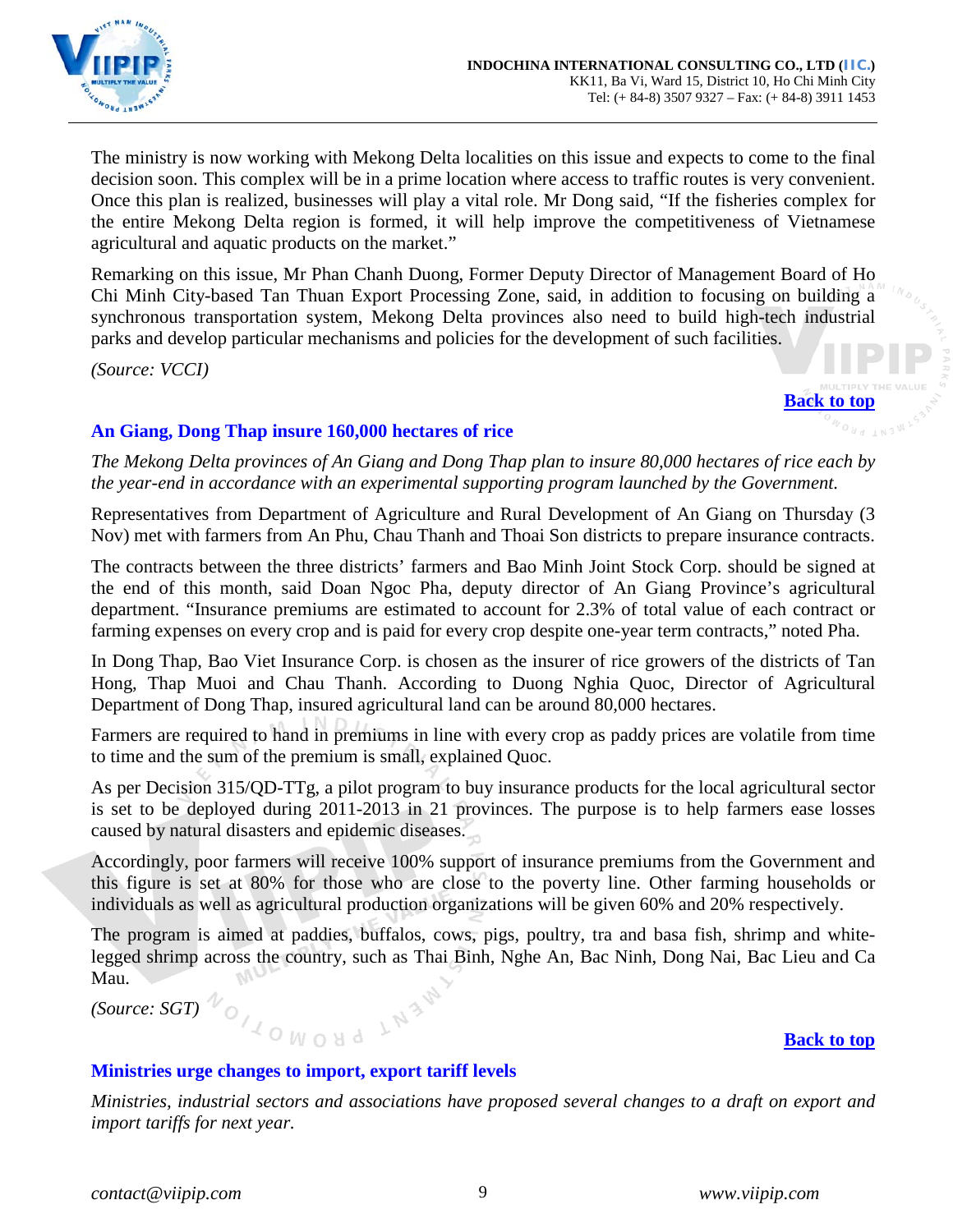

The Price Management Department under the Ministry of Finance said that due to increased world petrol prices, Vietnam 's fuel import tax had been held at 0-5%.

The department added that the proposed fuel import tax rate of 0 to 5% set for the next year would be lower than the 40% rate as required by the World Trade Organization (WTO) from 2012. Therefore, it was suggested that next year's rate be calculated based on national commitment to the WTO.

Meanwhile, the Vietnam Cement Industry Corporation (VICEM) said that an import tax rate of 15% based on clinker for 2012 would be too low, causing an adverse impact on domestic producers.

As a result, the corporation requested a higher tax level be implemented to help revive the local sector. However, VICEM also asked that a zero tax rate be applied in promotion of cement exports in order to help reduce existing stockpiles.

The Vietnam Rubber Association meanwhile requested a higher import tax rate of 20% to replace the proposed 10% rate for automobile tires coded 4011.62.10, 4011.63.10 and 4011.92.10 as they could be produced by domestic manufacturers.

The Ministry of Culture, Sports and Tourism in turn said that black-and-white film coded 0372.97.10 should enjoy a zero tax rate, due to it being used for archival purposes only, without affecting tax revenues. As for compact discs and tapes coded 8523, the ministry requested a high tax rate be applied to prevent pirated imports.

Since last month, the Ministry of Finance, having gathered recommendations on its new import/export tariffs draft, said that changes would not significantly impact exports.

The draft has called for import taxes based on more than 1,000 items be cut in accordance with WTO commitment.

*(Source: VIR/VNA)*

## **[Back to top](#page-0-0)**

#### <span id="page-9-0"></span> $M$  IND<sub>U</sub> **Dak Lak prepares to defend patent rights of Buon Me Thuot Coffee**

*The People's Committee in the central highland province of Dak Lak on Thursday (3 Nov 2011) held a meeting to discuss ways to protect the brand rights of Buon Ma Thuot coffee brand.*

Officials present at the meeting all agreed that the best way to resolve the issue would be to sue the Chinese company that had gained patent rights, and demand that it cancel its rights over the Vietnamese coffee brand.

Guangzhou Buon Ma Thuot Coffee Company in Guangdong province of China has patented two Vietnamese brands. The "Buon Ma Thuot in Han-Chinese script" brand, for the period November 14, 2010 to November 13, 2020 and the "Buon Ma Thuot Coffee-1986" for the period June 14, 2011 to June 13, 2021.

The People's Committee of Dak Lak province has authorised Buon Ma Thuot Coffee Association to deal with the issue, choosing the Hanoi based Pham and Associates Law Firm to begin proceedings against the Chinese company to terminate their patent rights of the Buon Ma Thuot coffee brand.

Vu Khanh Toan, head of Pham and Associates Law Firm, said they are gathering more information to consolidate a strong legal case. Within a week, they will direct their law office in Beijing to write a letter to the Guangzhou Buon Ma Thuot Coffee Company asking cancellation of their patent rights to the said coffee brand.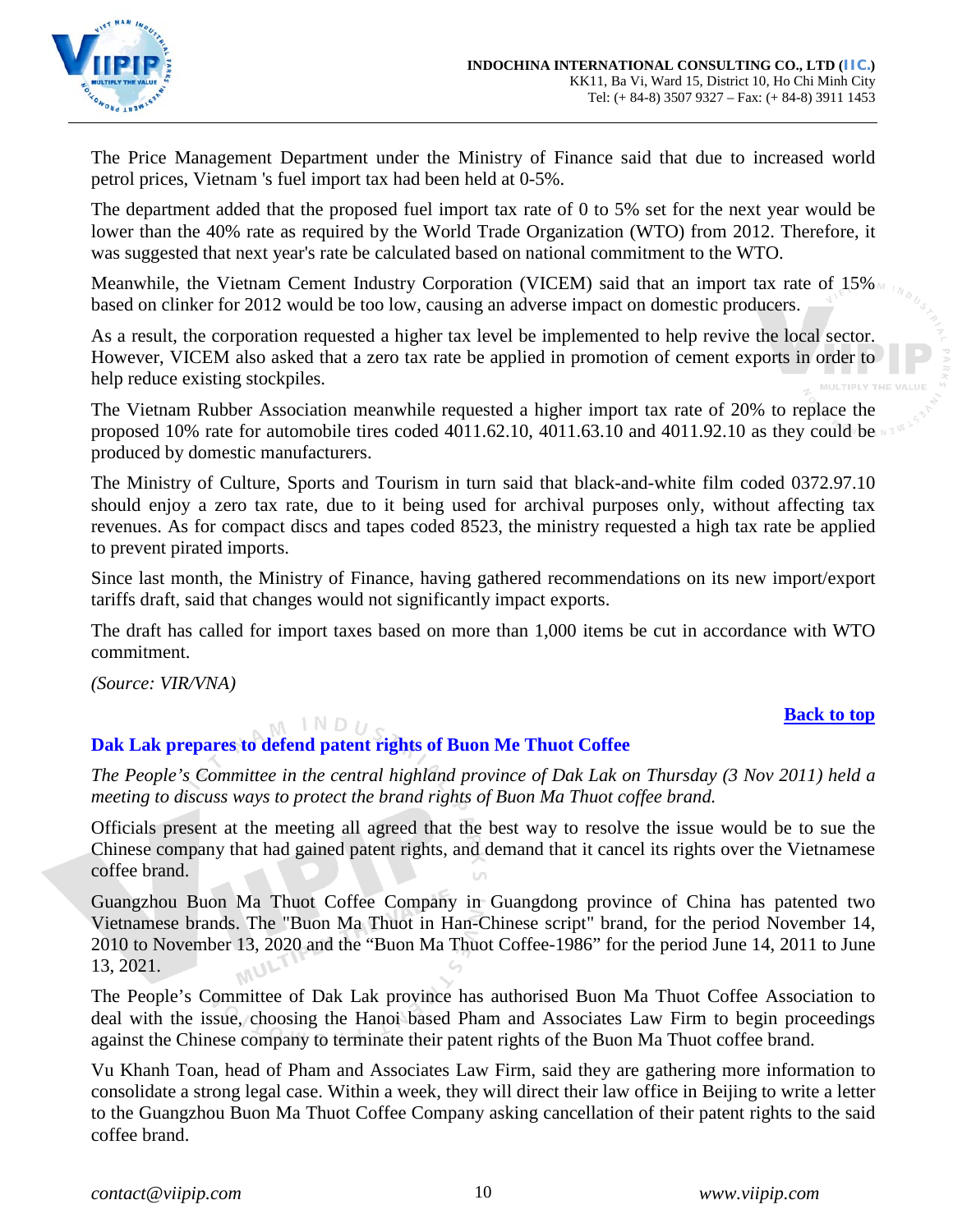

If the Guangzhou Buon Ma Thuot Coffee Company demands less than USD 8,000 for cancellation of patent rights, Toan said he would agree to pay the amount. However, if the Chinese Company demands more than USD 8,000, then they will take legal action and file proceedings.

The Buon Ma Thuot coffee brand was granted a National Protection Certificate in 2005 by the National Office of Intellectual Property in Vietnam, however it failed to register the brand in other countries.

*(Source: SGGP)*

**[Back to top](#page-0-0)**

#### <span id="page-10-0"></span>**INVESTMENT**

### <span id="page-10-1"></span>**Despite losses, Vietnam will still build more airports**

*Many experts think that Vietnam now has too many airports, while only three of them can make profit. However, the Ministry of Transport has affirmed that Vietnam needs to build more airports.*

Over the last many years, the Civil Aviation Authority of Vietnam (CAAV) has continuously received the requests from local authorities to speed up the programming of the airport system, terminals and new air route development. It is obvious that airports are believed to play a very important role in the development of local economies.

In 2010, the national air flag carrier Vietnam Airlines opened a series of domestic air routes, even though it reportedly incurred the loss of 10 million dollars a year with the domestic flights.

Explaining this, Vietnam Airlines' General Director Pham Ngoc Minh said that Vietnam Airlines had found a reasonable way which allows it to expand the domestic air routes, under which the air carrier would develop the air routes with the cooperation with local authorities and businesses. The three involved parties would share the financial burden in the first phase of operation in exploiting the market.

Minh affirmed that he can see the high potentials in the domestic aviation growth. International institutions believe that Vietnam has the second fastest aviation growth rate in the world in the next three years. The leaders of Quang Nam and Nghe An provinces have also expressed their support to the cooperation among the three parties.

"We encourage officials to go on business by plan, spend billions of dong to carry passengers free of charge from the central area of the province to the airport, call on local businesses to give financial support to the advertisement of the new air routes to the locality," a representative of Quang Nam province said about the cooperation.

The local authorities plan to spend at least three billion dong a year in the first two or three years of cooperation in order to share difficulties with Vietnam Airlines when developing a new air route.

Most recently, the Thanh Hoa provincial has suggested using the Sao Vang airport while waiting for a new modern airport to be built. Vietnam Airlines has sent its staff to survey the possibility of using Sao Vang airport to meet the requirements for economic development of the province.

Local authorities of Quang Ninh, An Giang, Kon Tum provinces and Phu Quoc islands have also expressed their willing to develop local airports soon.

Replying to the criticism that Vietnam has too many airports and a lot of them have not been fully used, Nguyen Thi Minh Ngoc, Head of the Planning and Investment Division of CAAV said that the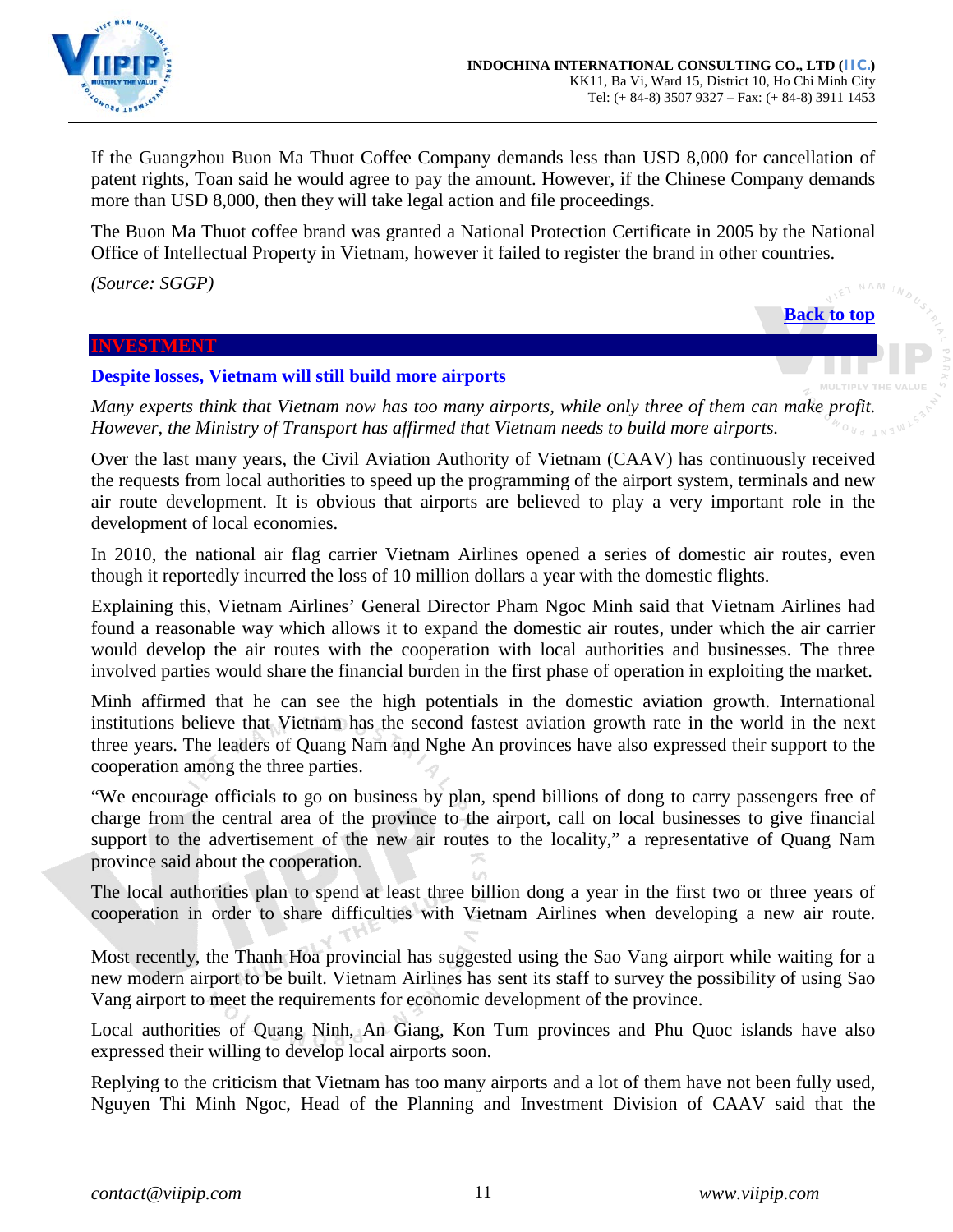

investments in the aviation infrastructure have been coming in accordance with the airport system development strategy approved by the Prime Minister in 2009.

CAAV is now managing 21 airports, and under the strategy, five new airports will be built in the future, including Lao Cai, Quang Ninh, Long Thanh, Ca Mau and Vung Tau. Five other airports have also been named in the investment plan, namely Lai Chau, Kon Tum, Thanh Hoa, An Giang, Phan Thiet and Quang Tri.

When asked why some airports are located near to each other, Deputy Head of CAAV Dinh Viet Thang said that Vietnam has great potentials to develop airports and that 26 airports is not a high number if compared with other regional countries.

"I have to explain that we build an airport in Vinh City, which is very near to Dong Hoi airport not to fly from Vinh to Dong Hoi which is just 200 kilometers far from each other. We need the airport in Vinh City to establish the air routes from Vinh to HCM City or to the Central Highlands," he said.

"Stemming from such a viewpoint, I can say that the airport programming is reasonable, though we will open more air routes when we can see the demand on the market," he continued.

It costs 3-4 trillion dong to build an airport, while a lot of airports have reportedly incurring loss because they only serve several flights per day. Therefore, experts still have doubts about the feasibility of airport projects. However, Thang has affirmed that the domestic market remains very big, and if airlines can exploit the market well, they will be able to increase the flight frequency.

*(Source: Giao thong van tai)*

## **[Back to top](#page-0-0)**

# **UK eyes Vietnam as an important emerging market**

*UK Secretary of State for Business, Innovation and Skills, Vince Cable, said Vietnam is one of the important emerging markets that the UK wants to build long-term relationships with in different fields, especially in trade and investment.*

Cable highlighted the message at a meeting with reporters in HCMC on Thursday afternoon (3 Nov) before he completed the HCMC leg of his visit to Vietnam. He is now in Hanoi to explore opportunities to deepen the strategic partnership between the UK and Vietnam through scheduled meetings with senior Government officials.

The UK recognizes that the growth and the dynamism of the world's economy are coming from emerging markets, particularly in Asia, where there are India, China, Indonesia and Vietnam. Cable said these were among the countries especially important and that the UK would be taking "a lot of time and energy" to build long-term relationships with. The UK is optimistic about its trade with Vietnam growing to a new level. "We have set a target of USD4 billion for trade in both directions in 2014. That's our objective and we are on track to achieve that…," Cable responded to a relevant question raised by the Daily.

Last year, the UK-Vietnam trade broke the USD2 billion mark and is projected to reach USD3 billion within next year, according to the UK Trade and Investment in Vietnam.

Cable said the two-way trade was expanding rapidly and that Vietnam exported to Britain five times as much as that country's exports to Vietnam. He noted this trade gap was not a problem but urged the European country to increase its exports to Vietnam.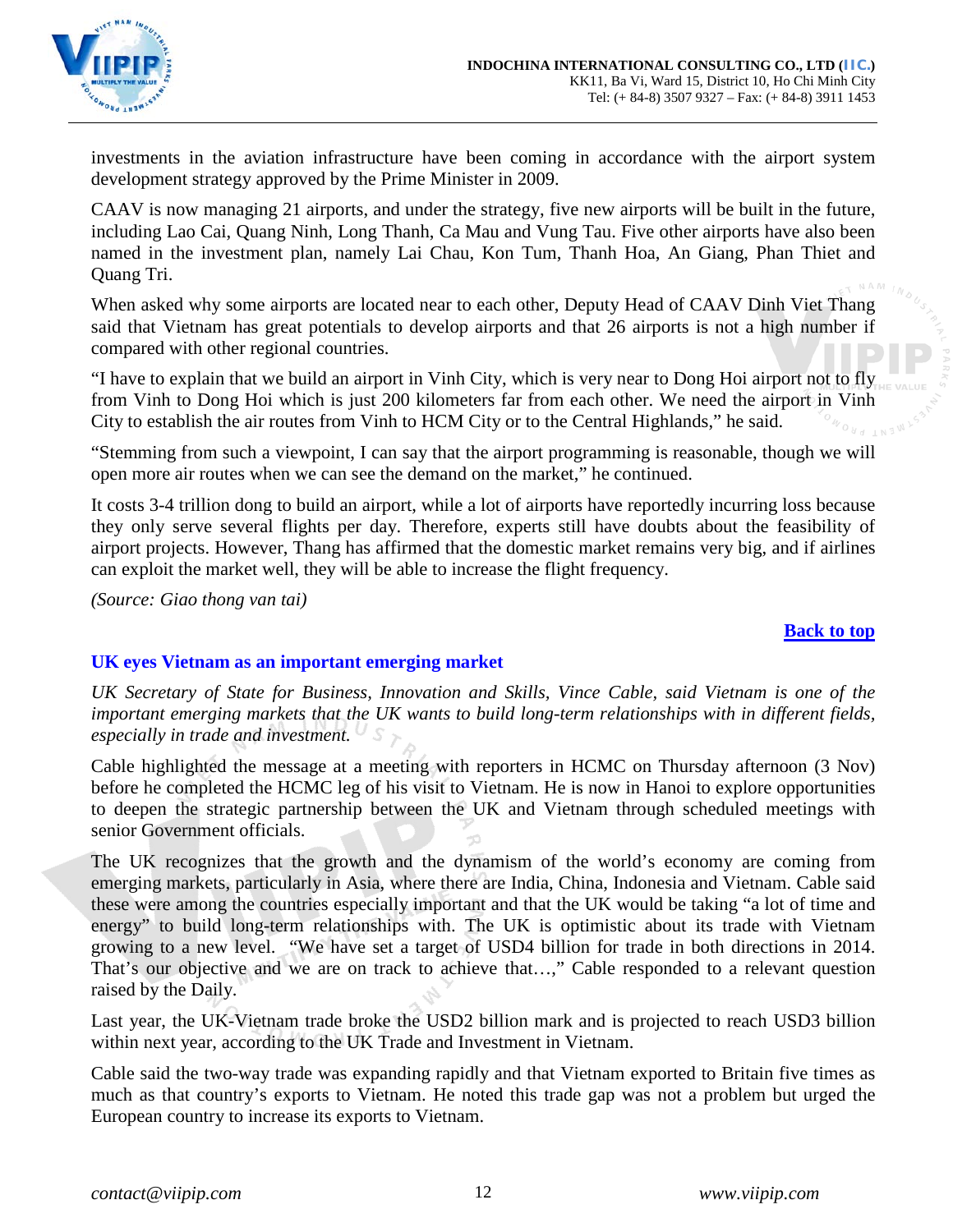

Financial, educational and consulting services as well as high-tech manufacturing and services in the transport sector are among the fields that British companies seek to cash in on because of high demand in this country of more than 86 million people.

An example is the British Vietnamese International School (BVIS) in HCMC's Binh Chanh District. HCMC Vice Chairman Hua Ngoc Thuan and other British and Vietnamese officials on Thursday (3 Nov) participated in the official opening ceremony of this school.

Teachers at the school have been trained to UK standards and will teach curricula based on the British education system, but with due attention to the Vietnamese language, literature, history and geography.

BVIS principal Michael Deveney told reporter after the opening ceremony that the school had enrolled some 350 students aged from two to 14 for its first academic year. The school will be able to admit up to 2,000 students.

Speaking at the opening ceremony, Cable said British companies in Vietnam were looking for more employees with international qualifications and competence in English and Vietnamese languages. At the press conference, Cable said a lot of British companies that he met said they were generally operating very well, appreciated Vietnam for its fast growth and good talented people, and wanted to expand in this market. Therefore, Cable said the message he received from British companies in Vietnam was "very positive."

The UK and Vietnam signed a strategic partnership agreement in September last year with an aim to elevate bilateral relationships in areas of trade and investment, sustainable socio-economic development, education and training, science and technology, security and defense, and people-to-people links among others. Cable said there had been specific steps already taken since the agreement and Vietnam Airlines' launch of its direct flights to London this December was one of the direct results.

Now, the UK is trying to build up trade and investment relationships with Vietnam in the areas where British companies had advantages in financial services, know-how and capital for the public-private partnership projects (PPP), oil exploration and drilling.

At a meeting with reporters last month, British Consul General Tim Brownbill said the UK investment in Vietnam stood at USD2 billion and expected the number to exceed USD3 billion by the end of next year.

> つ ズ

*(Source: Saigon Times)*

## **[Back to top](#page-0-0)**

## <span id="page-12-0"></span>**Japan lends Vietnam USD 1.2b to invest in infrastructure**

*Japan International Cooperation Agency (JICA) and Vietnamese Ministry of Finance (MoF) in November 2, 2011 signed a credit agreement worth USD 1.2 billion to invest in infrastructure projects in Vietnam.*  $l_{Bx}$ 

Under the contractual agreement, projects prioritized to receive this capital source include port project in Lach Huyen, Vietnam space centre project (project in response to climate change and disasters using satellite technology), project to build Nghi Son thermo power plant, adaptation support program with climate changes and project to build North-South highway (Ben Luc-Long Thanh).

Of which, Nghi Son thermo power plant project will receive the biggest loan of up to 40.33 million yen with the interest rate of 1.4% per annum and the payback period is 30 years, including 10 years of grace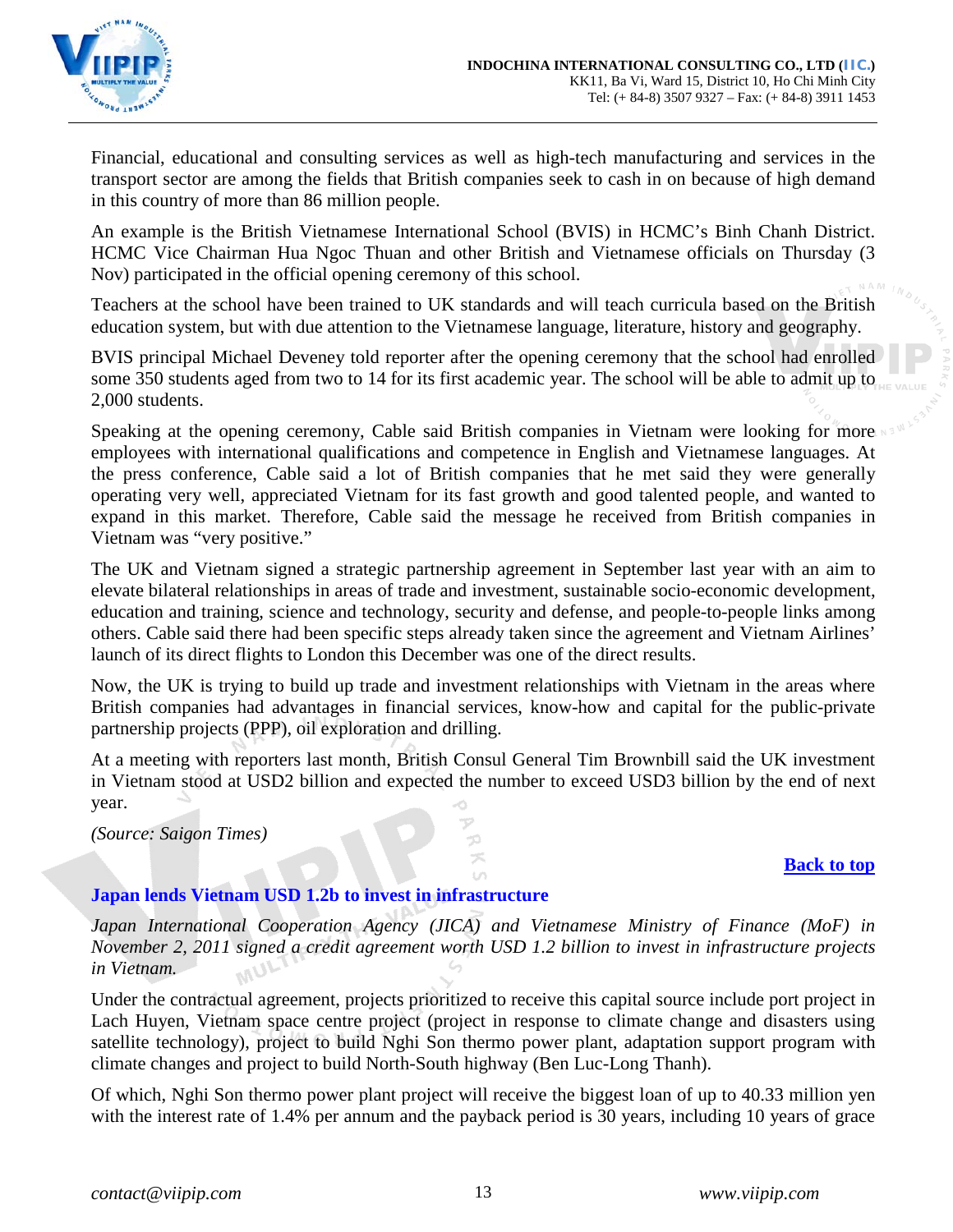

period. The remaining projects have the interest rate of 0.2-0.3% p.a. with loan duration of 40 years (10 years of grace period).

Thus, with this loan agreement together with previously signed contracts in January and June totaled at 99.1 billion yen (nearly USD1.269 billion), Japan has provided Vietnam 191.8 billion yen (over USD 2.455 billion) worth ODA (official development assistance) capital in 2011.

*(Source: Vietbiz24)*

**[Back to top](#page-0-0)**

# <span id="page-13-0"></span>**Investment policies change, investors fear they would lose incentives**

*A lot of foreign invested projects have got stuck just because the foreign investors still have not got agreements with local authorities about the investment incentives.*

The 2005 investment law and the decrees, guiding the implementation of the law always emphasized the principle of non-retrospectiveness. This means that is the newly issued policies have negative impacts on the legal benefits that investors can enjoy in accordance with the investment licenses, the investors will still be able to enjoy the investment incentives promised to them before.

However, in reality, a lot of investors complain that they meet troubles with the new policies.

Doosan Vina is a typical example. The 100% foreign invested enterprise was established following the investment license granted by the Dung Quat Economic Zone on November 20, 2006.

Under the Decision No 50 dated March 11, 2005, released by the Prime Minister, the projects in the economic zones will enjoy the exemption from the import tax on the materials, parts, accessories and semi-finished products that still cannot be domestically, for five years since the day the investors start their production.

As officially becoming operational since February 25, 2009, Doosan Vina believes that it is eligible for enjoying the import tax exemption stipulated in the legal document. However, trouble arose when on March 3, 2010, the Decision No 50 was replaced with the Decision No 25 on the operation regulations of the Dung Quat Economic Zone. Therefore, Doosan Vina was requested to follow the regulations of the new legal document, under which, it will not be able to enjoy the import tax exemption.

Doosan Vina has recently sent a dispatch to the General Department of Customs, asking for the permission to continue enjoying the tax exemption in accordance with the Decision 50 until February 24, 2012 (for five years since the day of starting production). Doosan Vina is not the only example which got troubles when a new policy is set up.

The story about the investment of Samsung Complex has become the hot topic recently in the public. The investor has been told that he will not be able to enjoy the tax incentives when he wants to expand the investment scale from 670 million dollars in the first phase to 1.5 billion dollars in the second phase. He has been explained that the investment policies have changed.

Because of the same reason, Nokia, the well known hi-tech group, which plans to set up a mobile phone factory in Bac Ninh province, still cannot carry out its project, spending time re-negotiating with local authorities and relevant agencies about the investment incentives. The investor wants to enjoy the investment incentives that Samsung once got in its first phase of operation.

The disagreements on tax incentives are the main reasons which have made Samsung's and Nokia's projects get stuck, even though the investors both have expressed their determination to invest in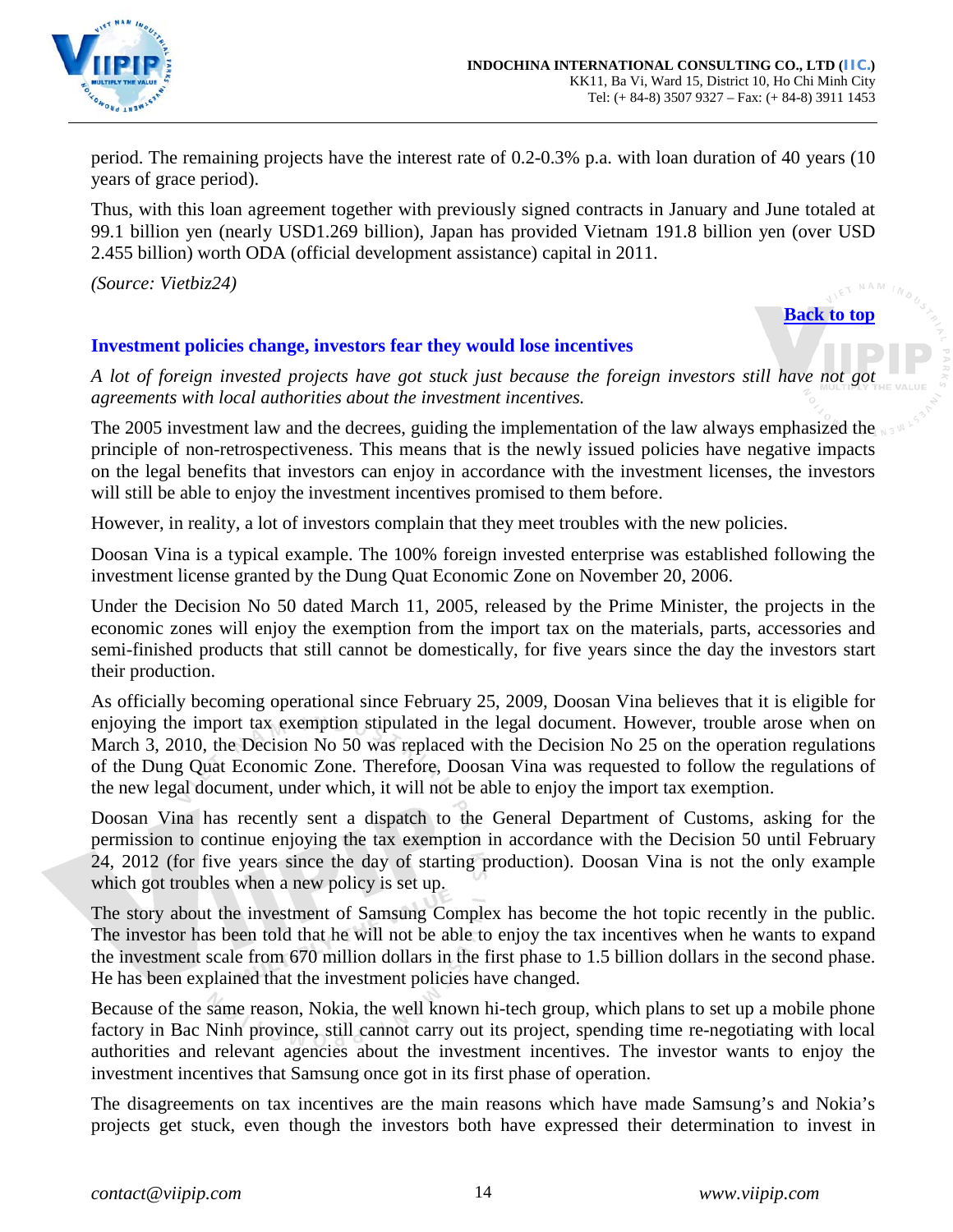

Vietnam. Meanwhile, the tax incentives applied for the enterprises in industrial zones also have not found clear answers.

Under the Decrees 108 and 29 issued in 2008, economic zones, industrial zones and export processing zones can enjoy the same tax incentives as the ones applied to the enterprises operating in the areas with difficult economic conditions. However, the current laws on the corporate income tax stipulate that the enterprises investing in the industrial zones cannot enjoy the incentives any longer. Similarly, the enterprises also cannot enjoy import tax preferences as the enterprises in difficult areas, because the Decree No 87 issued in 2010 do not allow this.

Tax incentives and the principle of non-retrorespectiveness are the topics mentioned regularly these days on business forums. However, the problem has not been settled by competent agencies to the every root. Meanwhile, analysts have warned that when the foreign direct investment flow tends to decrease, the changes in the policies may lessen Vietnam's attractiveness.

*(Source: TBKTVN)*

## **[Back to top](#page-0-0)**

# <span id="page-14-0"></span>**Foreign investment in HCM City increases in 10 months (2011)**

*HCM City has licensed more than 300 foreign-directed investment (FDI) projects with a total registered capitalization of over USD 2 billion so far this year, a year-on-year increase of 4%.*

In addition, 104 projects asked for an expansion of their capital, bringing the total number of FDI capital over the past 10 months to USD 2.46 billion, an increase of 33% compared to the same period last year. FDI mainly focuses on the processing, consultant services, trade, medical, and banking industries.

The director of the City's Trade and Investment Promotion Centre, Tu Minh Thien, said increasing FDI in the fields of industry and processing is a good signal, which demonstrates that the city is on the right track to attracting increased foreign investment.

*(Source: VOV News)*

# **[Back to top](#page-0-0)**

## <span id="page-14-1"></span>**Two to the power of one**

*Giant transport infrastructure projects are in for a lift. Minister of Transport (MoTUW) Dinh La Thang has inked Document 6454/BGTVT-TTCB seeking the prime minister's approval to form two big groups operating in civil engineering construction by restructuring the sector's existing construction corporations.*

Accordingly, one such group, incorporating the Civil Engineering Construction Corporation 1 (Cienco 1), Cienco 8 and Thanh Long Construction Corporation, will be operating in northern areas and the other group, through merging Cienco 5, Cienco 4 and Cienco 6, will mainly operate in southern locations. "These groups will take on large-scale transport infrastructure projects and public utility duties in underprivileged areas. They also take charge of accumulating capital to boost competitive edge," said Thang.  $OMONd$ 

Reality shows that restructuring Ciencos has become imperative to MoT's leadership since capitalstrapped Ciencos with their poor performance at almost transport sector projects are a burden to project developers.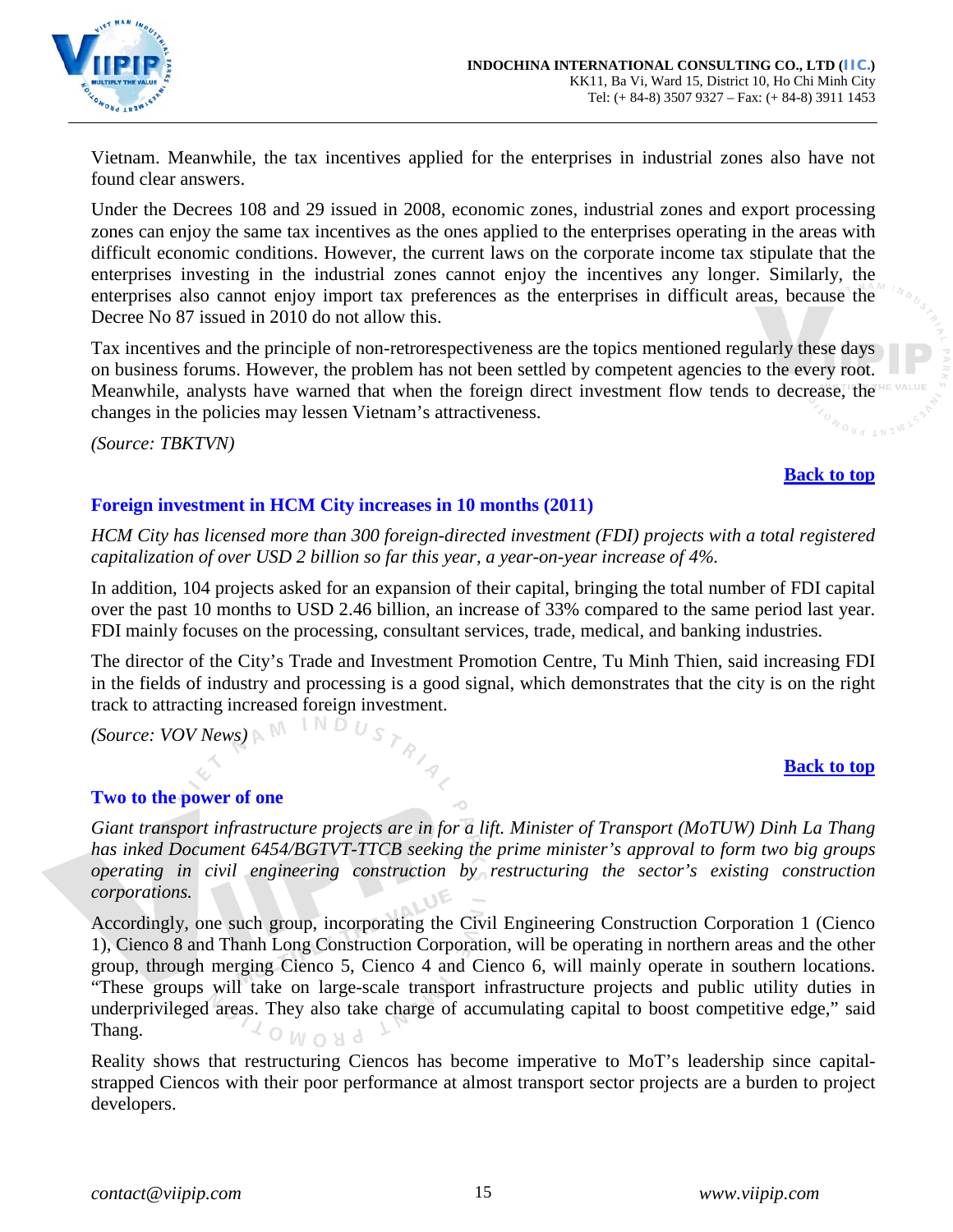

Besides weak finance, most Ciencos are big debtors. Except Ciencos 4 and 5 which rake in profits, five remaining units have bogged down in debts. The Vietnam Waterway Construction Corporation is in most critical situation with its aggregated losses amounting to VND 857 billion (USD 41.4 million) as of December 31, 2010, seven-fold more than its chartered capital.

Besides, after years operating without proper development orientations Ciencos have overlapped functions with similar technology and operational levels.

The idea of merging Ciencos is not a new concept. Back in the 1990s, the MoT gave the nod to Cienco 1-Cienco 8's tie-up to form Construction Corporation 18 (Cei18). The merger aimed to give birth to an entity capable of handling big infrastructure projects in Vietnam and Laos through joining international bidding process. However, since its birth Cei18 did not leave any remarkable results. It has engaged in executing beltway 3's first-phase build-transfer Mai Dich-Linh Dam section in Hanoi which was notorious for its delay and low efficiency.

Since the proposal is new and awaits the premier approval, will there be specific mechanism to help the proposed groups still remains unknown. The transport sector's proposal would get the nod from the prime minister or not depends on state group model efficiency appraisals by competent state agencies in late 2011, according to Deputy Prime Minister Vu Van Ninh.

*(Source: VIR)*

# **[Back to top](#page-0-0)**

# <span id="page-15-0"></span>**RUSALKA project gets going again**

*Khanh Hoa Province authorities have finally signaled the go-ahead for the controversial project of Rusalka, asking the new investor to proceed with required formalities and make a deposit of VND 10 billion to ensure its progress.*

In a document issued last week, Chairman Nguyen Chien Thang of Khanh Hoa Province asked the new investors to perform procedures for obtaining the new investment certificate and place the aforesaid deposit. The decision clears the cloud overshadowing the project, which has been deadlocked for over ten years due to criminal accusations against the former project owner Nguyen Duc Chi that have at length all lifted.

Rusalka project was originally invested by the tourism investment and development company Rus-Inves-Tur (RIT), with investment certificate granted in 2000. The project owner planned to develop a high-grade resort along the northern coast of Nha Trang City with total capital of USD15 million.

However, the project was halted in 2005 when Chairman Nguyen Duc Chi of RIT was accused of frauds and appropriation of others' assets. Consequently, the project had its assets frozen and the investment certificate reclaimed in 2006.

In April 2010, the Supreme Court overturned the accusations against Chi, and all assets were returned to Chi. Later in October 2010, the Prime Minister assigned Khanh Hoa's government to establish new legal entity to continue the project deployment to ensure the investor's benefits and reduce financial damages.

Accordingly, in its announcement last Thursday (3 Nov), Khanh Hoa's government approved for Focus Travel Nha Trang Co. to take over the project, as proposed by former chairman Chi of RIT.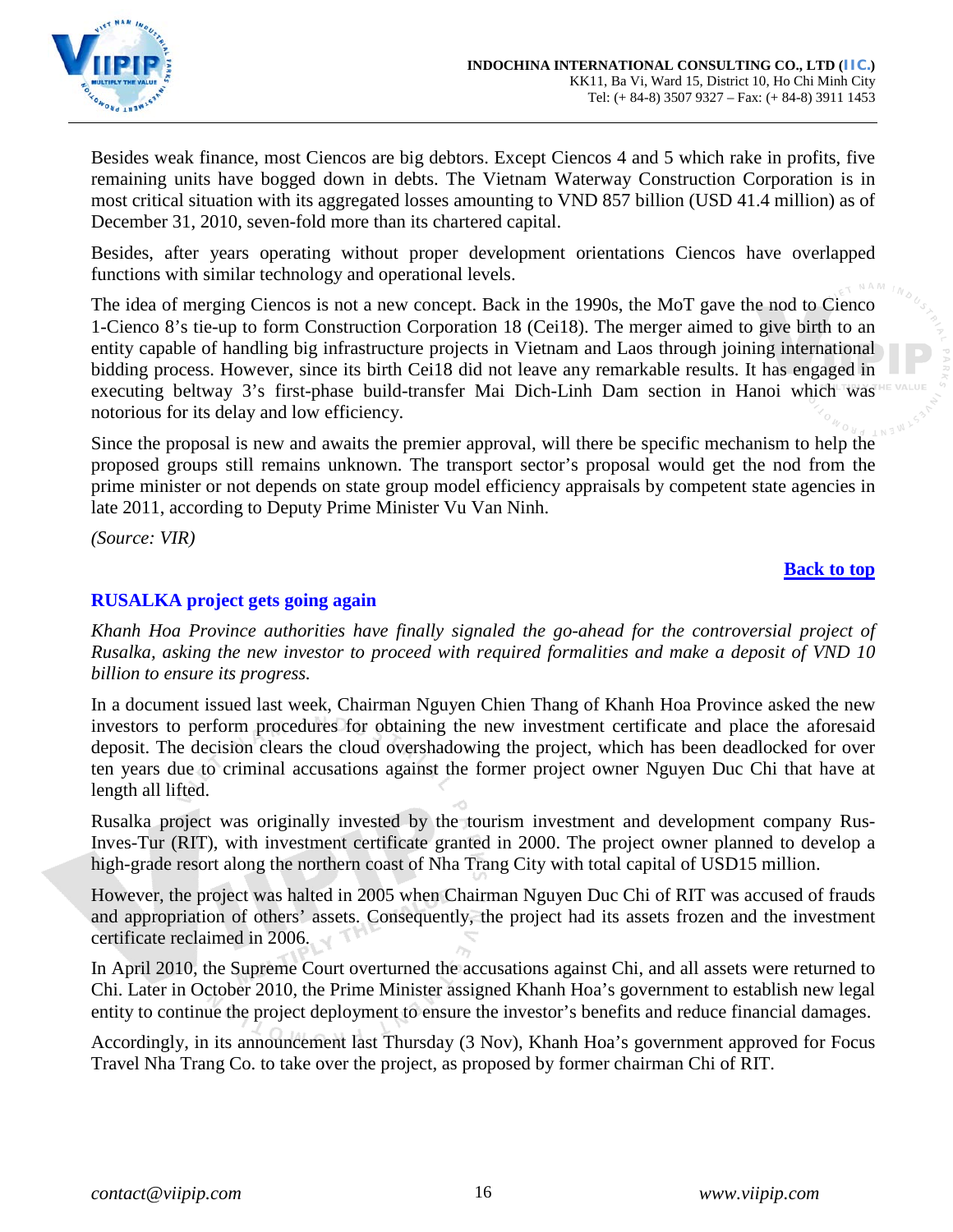

Focus Travel Nha Trang was established with the capital contributed by Nguyen Duc Tan, who is Nguyen Duc Chi's brother, and Focus Travel Co., a tour operator with a big market share of Russian tourists, owned by Chi and his friends.

The new investor was also asked to accept all duties and responsibility for the debts of RIT in the documents for obtaining new investment certificate. In case the new investor failed to deploy the project according to the committed progress, the VND10-billion deposit would be contributed to Khanh Hoa's budget.

Rusalka project will be continued with its original investment portfolios and scale but under the new name of Champarama Resort & Spa.

*(Source: Saigon Times)*

**[Back to top](#page-0-0)**

# <span id="page-16-0"></span>**Japanese laser printer plant set for Hai Phong**

*The Kyocera Mita group (Japan) hosts a groundbreaking ceremony for a laser printer production plant in the northern port city of Hai Phong on Nov. 3, 2011.*

Covering an area of 20 hectares at the Vietnam-Singapore Industrial Park, the plant is built with a total initial investment of USD 187.5 million, the largest FDI project for the recent five years in Hai Phong.

It is planned to start commissioning in October, 2012 with about 1,000 workers.

The plant is expected to contribute to training human resources through cooperative activities with education and training centers in Hai Phong city once operation

Kyocera Mita of Japan specializes in manufacturing and marketing multifunctional office products and laser printers as well as a range of imaging products. The group operates in 31 countries with about 15,000 staff and annual turnover is around USD3 billion.

*(Source: VIR/VNA)*

## **[Back to top](#page-0-0)**

# <span id="page-16-1"></span>**IT prioritized to attract FDI**

*The information technology (IT) sector should be prioritized to attract foreign direct investment (FDI) in the period of 2011 – 2020, according to the Ministry of Planning and Investment (MPI).*

The ministry said the industry currently accounts for a small proportion (2%) of the country's total FDI, which is much lower than other sectors such as processing and manufacturing, real estate, hotel and restaurant services.

MPI statistics show that, in the first nine months of this year, IT ranked third out of 10 sectors in the number of projects, but only sixth in the amount of registered capital. The sector has attracted 680 FDI projects, with total registered capital of USD4.8 billion.

Deputy Head of the MPI Foreign Investment Agency, Nguyen Ba Cuong, said IT will be a key sector for the country's FDI strategy in this period, along with support industries, agriculture and services.

Cuong said the government will give priority to projects offering highly competitive products that can be part of the global production network. He added that Vietnam will not grant licenses to projects that waste energy or natural resources, or those that use outdated technologies and pollute the environment.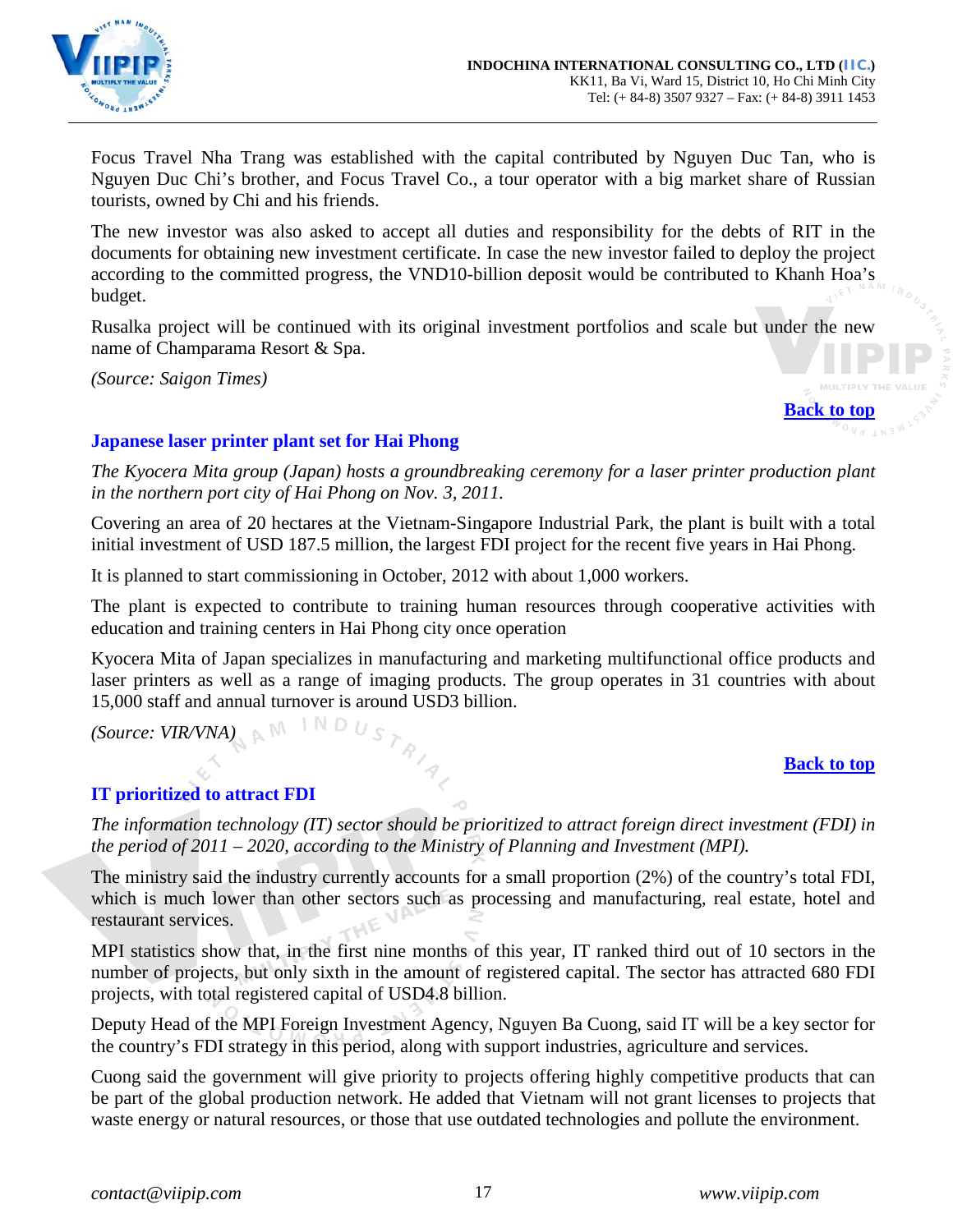

Figures from the Ministry of Information and Communications (MIC) showed that over the past 10 years the IT sector has seen a 25% growth rate, three to four times higher than that of the national GDP, and IT applications are widespread throughout the country.

Around 25% of the population has used the internet and several public services are operating online, which has contributed to the country's socio-economic development.

The sector's average annual growth rate for the *period of*  $2010 - 2015$  is expected to be 25%. IT is a high value-added industry, especially software and digital content which are growing at a yearly rate of 35 to 40%.

Acting head of the MIC Information and Technology Department, Nguyen Trong Duong, said FDI for the sector has not met its potential though investment has increased. Duong said the country should spend 25% of its annual investment on promotion to attract FDI from multinational groups, especially for new and high value-added products.

Vietnam has around 500 businesses operating in the software industry, half of which are wholly foreigninvested enterprises.

Under the new IT zone development plan, by 2020, the country aims to have 23 industrial parks covering an area of 2,000ha designed to attract foreign investors. He said the government will build transport, water and electricity systems around the zones and infrastructure within the zones will be constructed by both foreign and domestic investors to develop the areas quickly.

The country currently has some IT zones available for investment including the FPT Group in Danang and Hoa Lac in Hanoi.

*(Sourc*e: *VOV)*

# **[Back to top](#page-0-0)**

# <span id="page-17-0"></span>**More Saudi investment requested for Vietnam**

*Vietnam is seeking to inspire more investors from Saudi Arabia to participate in new transport infrastructure projects, especially in seaports, airports, highways and railways, said Finance Minister Vuong Dinh Hue.*

Minister Hue expressed the wish aspiration during a working session with the visiting vice president and managing director of the Saudi Fund for Development, Yousef Ibrahim Al-Bassam, in Hanoi on November 4.

Minister Hue highly valued the working visit by Yousef Ibrahim Al-Bassam and his entourage to Vietnam and said that Vietnam is paying attention to development of infrastructure and has a large demand for capital.

He said he hoped that the Saudi Fund for Development will agree to increase the number and scale of loan projects to Vietnam.

Yousef Ibrahim Al-Bassam expressed his pleasure at the signing of two agreements on social welfare projects with Vietnam and said a group of Saudi Arabian experts will visit Vietnam to discuss loan projects including development projects in education and rural development.

Earlier, on November 1, 2011 the Ministry of Finance signed loan agreements with the Saudi Fund for Development on a USD 14.5 million project to equip a hospital and medical training centre in northern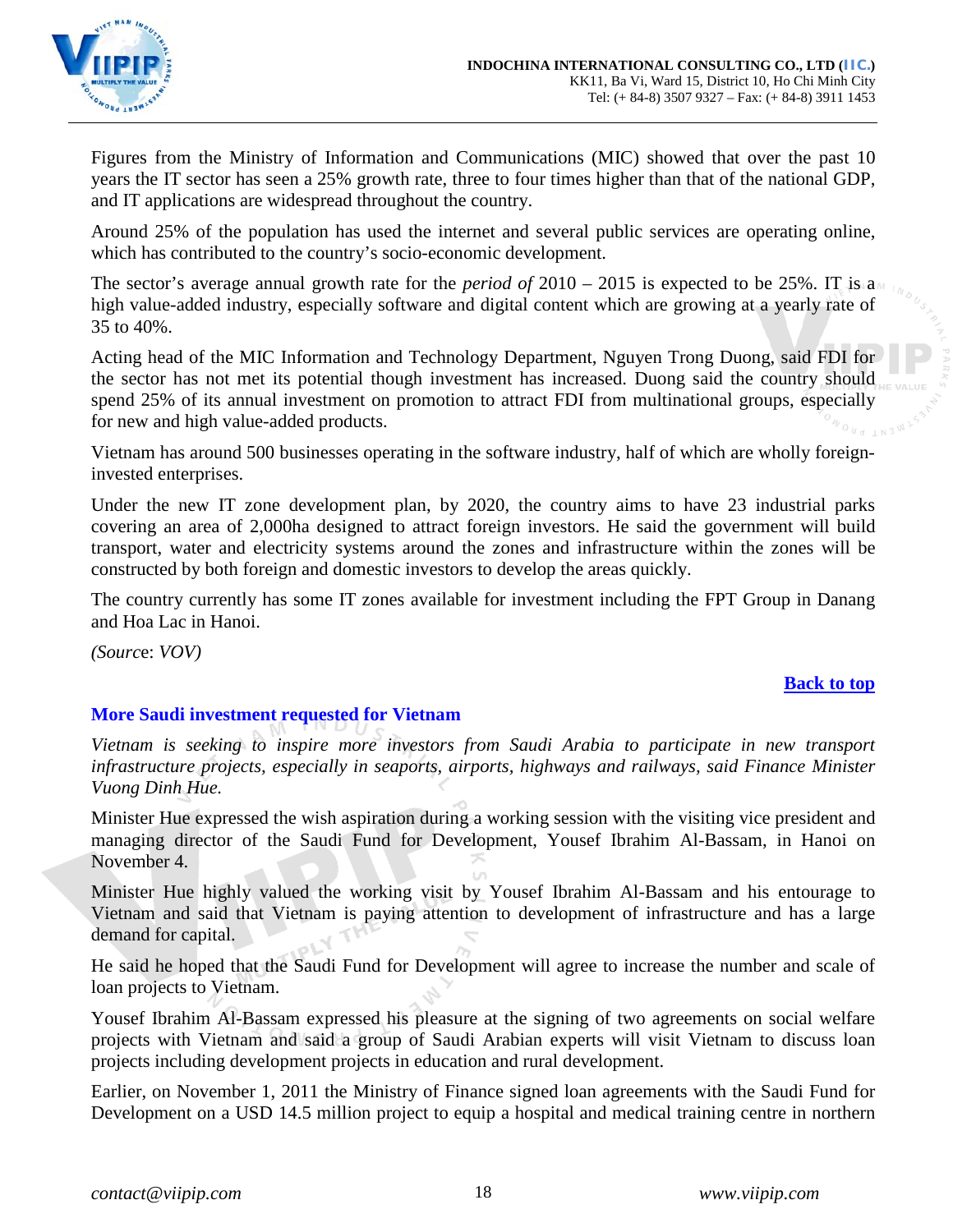

Bac Kan province and an USD11 million project to provide facilities for vocational training in the central province of Ninh Thuan.

*(Source: VIR/VNA)*

## **[Back to top](#page-0-0)**

# <span id="page-18-0"></span>**Japan wins satellite order from Vietnam**

*The Vietnamese government has decided to award contracts for its observation satellite project to Japanese companies, the Nikkei business daily said.*

NEC Corp. is expected to build the first orbiter to be launched in 2017, and oversee the production of the second one planned for 2020, the Nikkei said.

The Japanese companies will be responsible for all aspects from developing and launching two radar observation satellites to building a ground facility and training personnel to control the orbiters and analyze data, the daily said.

The Japanese and Vietnamese governments are expected to sign an official agreement on Monday (31 Oct) for a deal that sets the first tranche of the yen loan of 7.2 billion yen (USD 95 million), the Nikkei added.

The satellites will be capable of monitoring damages from flooding and other disasters as well as surveying forests and farmland in day or night, the daily added. (USD1 =  $75.760$  Japanese Yen).

*(Source: Vietnam Investment Review)*

#### **[Back to top](#page-0-0)**

## <span id="page-18-1"></span>**VISSAN wants to auction land for new project investment**

*Local food processor Vissan in a meeting with the city government on Wednesday (2 Nov) asked for permission to auction the premises of its old factory along the Saigon River to have capital for improving technologies and relocating its facilities.*

The animal slaughtering and food processing plant, located at 420 No Trang Long Street in Binh Thanh District, needs to be relocated due to pollution. Saigon Appraisal and Financial Service Joint Stock Co. (SAFCO) has estimated this land site to have a value of VND 1.88 trillion, or nearly USD 90 million.

Van Duc Muoi, General Director if Vissan, said his firm would hand over the land to the mother company, Saigon Trading Group (Satra), which should be made into an urban area. Meanwhile, Satra will provide capital for Vissan to build a new plant and improve technologies, Muoi added.

Vissan has petitioned for an advance, which will be paid when the land site at 420 No Trang Long Street is sold, from the city's budget for its relocation project. Besides, the rest capital will be borrowed from banks, he said.

The relocation project, in need of around VND 1.92 trillion, consists of two components, which are a food processing zone in Long An Province's Ben Luc District and a zone of office and entrepot in Tan Tao Industrial Park in HCMC's Binh Tan District.

With new technologies, Vissan will annually provide the local and foreign markers with over 12,500 tons of canned food, 45,500 tons of sterilized sausage and around 13,200 tons of other meat products.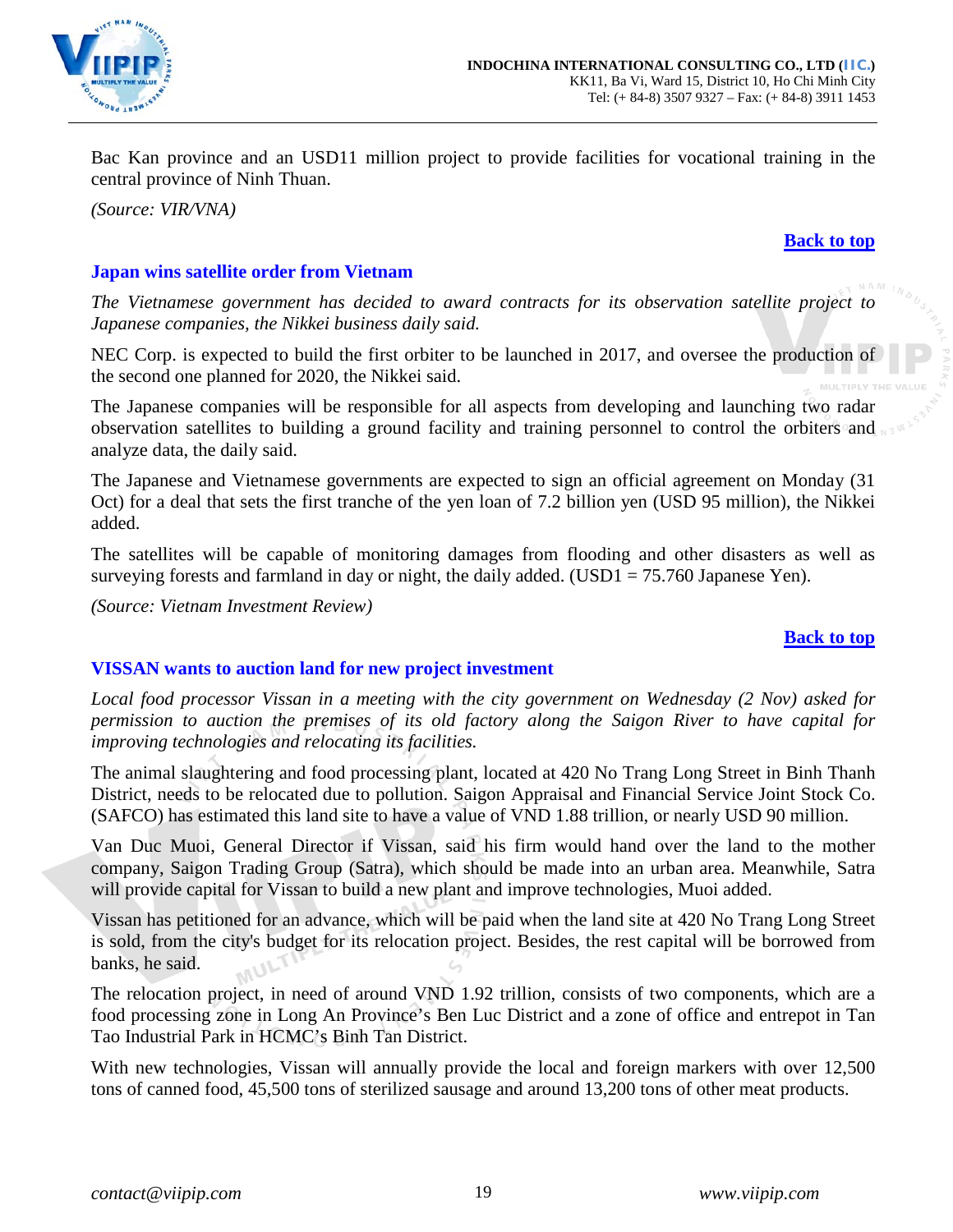

Construction on Vissan's new facilities will commence on November 23 2011, as reported by Vissan to HCMC Vice Chairwoman Nguyen Thi Hong on Wednesday *(2 Nov 2011)*. The plant is scheduled for operation in November 2014.

*(Source: Saigon Times)*

**[Back to top](#page-0-0)**

## <span id="page-19-0"></span>**FINANCE – BANKING**

<span id="page-19-1"></span>**Vietnam's ten month state budget deficit equal to 40% of yr's estimate: MOF**

*As reported by the Ministry of Finance (MoF), Vietnam's total actualized state budget revenue in October 2011 was estimated to have reached 53.01 trillion dong, bringing the cumulative figure in Jan-Oct to 558.51 trillion dong, or 93.9% of the year's estimate.*

The ministry said the total state budget spending in October was estimated to be 60.11 trillion dong and the accumulated figure in Jan – Oct 2011 was estimated to be 606.93 trillion dong, or 83.6% of the year's estimate.

Under which, expenditures for development investment in October were expected at 10.64 trillion dong and the accumulated figure in Jan-Oct was estimated to be 124.61 trillion dong, equal to 82% of the year's estimate. In addition, MoF also said that, the spending for debt and aid repayment in October was estimated to be 8.3 trillion dong and it was estimated to be 82.33 trillion dong in the first ten months of this year, or 95.7% of the year's estimate.

Expenses for socio-economic development, defense, security and administrative management (including spending on salary reform) in October were 41.17 trillion dong and it was 399.99 trillion dong in Jan-Oct. Therefore, the state budget deficit in October was estimated at 7.1 trillion dong and the cumulative figure in Jan-Oct was estimated at 48.42 trillion dong, or 40% of the plan approved by the National Assembly for the whole year.

*(Source: Vietbiz24)*

## **[Back to top](#page-0-0)**

# <span id="page-19-2"></span>**WB provides USD 3.5 billion for Vietnam**

*The World Bank has so far provided Vietnam with non-refundable aid, preferential credits and loans worth USD 13.5 billion to help the country in its national development.*

The information was released at a conference on Vietnam-WB cooperation held in Hanoi on November 4, 2011. At the event, the two sides pledged to raise their partnership to a new height.

In 2009, Vietnam was recognized as a middle-income country with an average annual growth of 6.7% in the period of 2007 – 2010. In 2008, 15 years after the WB resumed credit relations with Vietnam, the country's poverty rate dropped to 14.1%, from 58.2% in 1993.

The International Financial Corporation (IFC), a World Bank subsidiary, increased its committed support for Vietnam from USD 62 million in the 2007 fiscal year to over USD1 billion in the 2011 fiscal year. World Bank projects for Vietnam have proven effective and well-matched to the country's socioeconomic development programmes. As one of the largest WB loan recipients, Vietnam is valued by the WB as one of the ASEAN nations showing the most effective use of its preferential loans.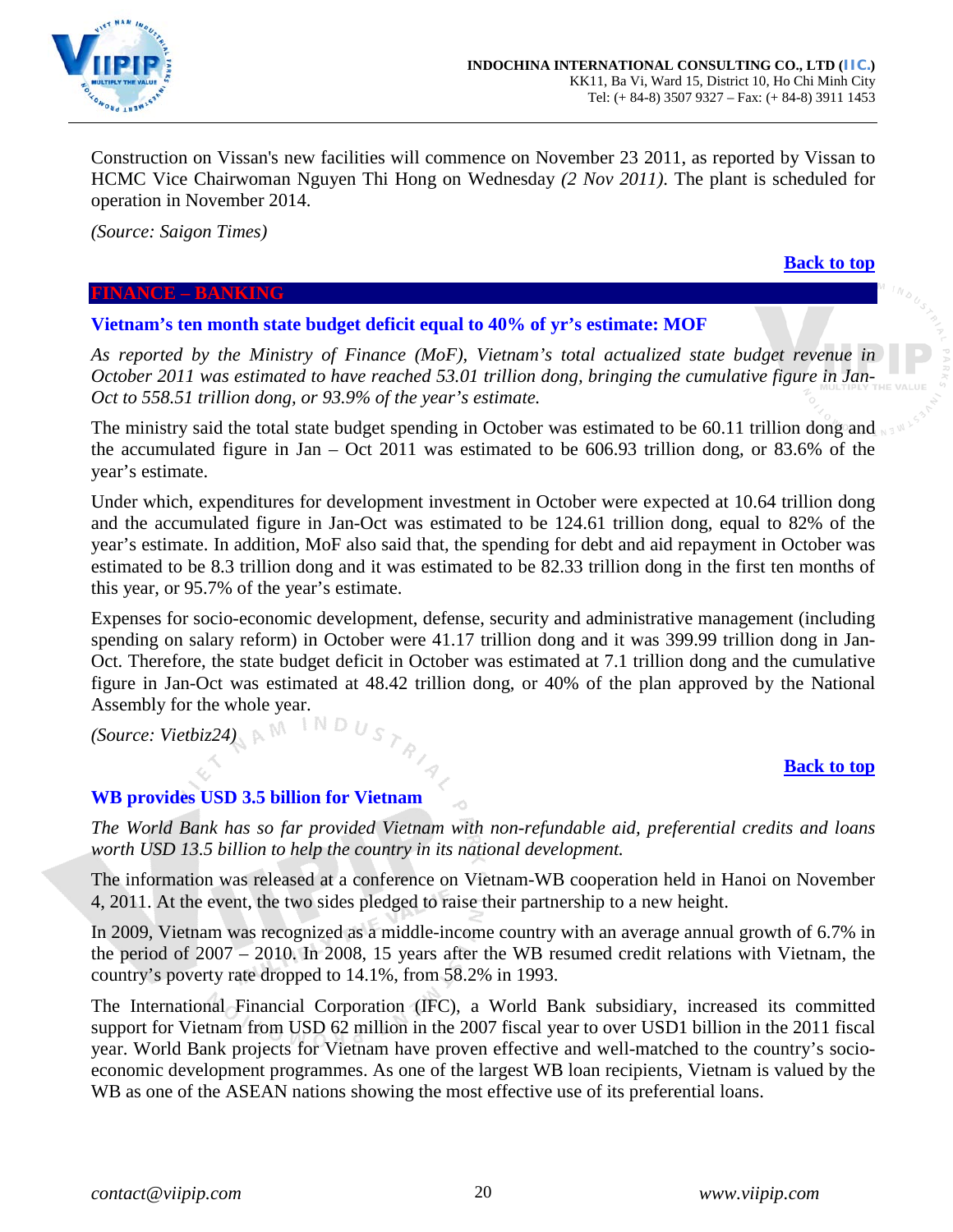

Governor of the State Bank of Vietnam (SBV) Nguyen Van Binh, who is also Vietnam's governor at the WB, said that WB aid for Vietnam has covered almost all key economic sectors and created a momentum for the country's development.

Although the WB's preferential loans for Vietnam will tend to decrease in future due to the country's middle-income status, Vietnam wants the WB to increase other less preferential sources that are suitable for the country's next economic development stage, he said.

In the future, ODA capital in particular and WB aid in general will continue playing an important role in helping Vietnam successfully implement its socio-economic goals, he added.

At the conference, WB Vice President James Adam spoke highly of efforts by the Vietnamese Government as well as the SBV in implementing measures to stabilize the macro-economy, control inflation and ensure social welfare.

He noted, however, that Vietnam should continue to implement thorough reforms, especially in the financial system, which is very important for the country's sustainable growth.

To realize its goal of becoming an industrialized country by 2020, Vietnam should have new competitive advantages such as skills and modern infrastructure, and new approaches to reduce poverty, ensure economic stability and solve environmental degradation, the WB representative said.

He affirmed that the WB will continue providing major funding for Vietnam's programmes on public investment restructuring and reforms, infrastructure development, education and training, climate change adaptation and inspection of credit organizations.

In addition, the bank will provide policy consultations for Vietnam in its development process, he said.

*(Source: VIR/VNA)*

## **[Back to top](#page-0-0)**

# <span id="page-20-0"></span>**Banking sector seeks the right moves**

*Industry insiders are digging into banking sector restructuring.*

Addressing the 13th National Assembly's ongoing second section, Prime Minister Nguyen Tan Dung asserted re-arranging commercial banks, credit and financial institutions in the direction of expanding their scope in a rational manner and trimming feeble banking and credit entities was one of core tasks in 2012 and the following years.

The State Bank in respect to banking sector restructuring also assumed bank mergers and consolidation would yield bigger added value as banks could grow in scope.

Supportive of that idea, former State Bank governor Cao Sy Kiem said no bank could stay out of the restructuring and it was essential to properly point out bank's impediments.

Standard Chartered Vietnam general director Louis Taylor assumed merging two small underperformed banks may not always result in a big stronger bank. A bigger feeble bank may come into existence instead.  $6$ *WO*<sup>N</sup>O

According to industry experts, a number of factors were involved in successful mergers and acquisitions (M&A), specifically in the banking sector.

National Financial Supervisory Committee deputy chairman Ha Huy Tuan said making comprehensive appraisals of actual bank performance was vital to draw M&A plans in details. "Hooking into M&A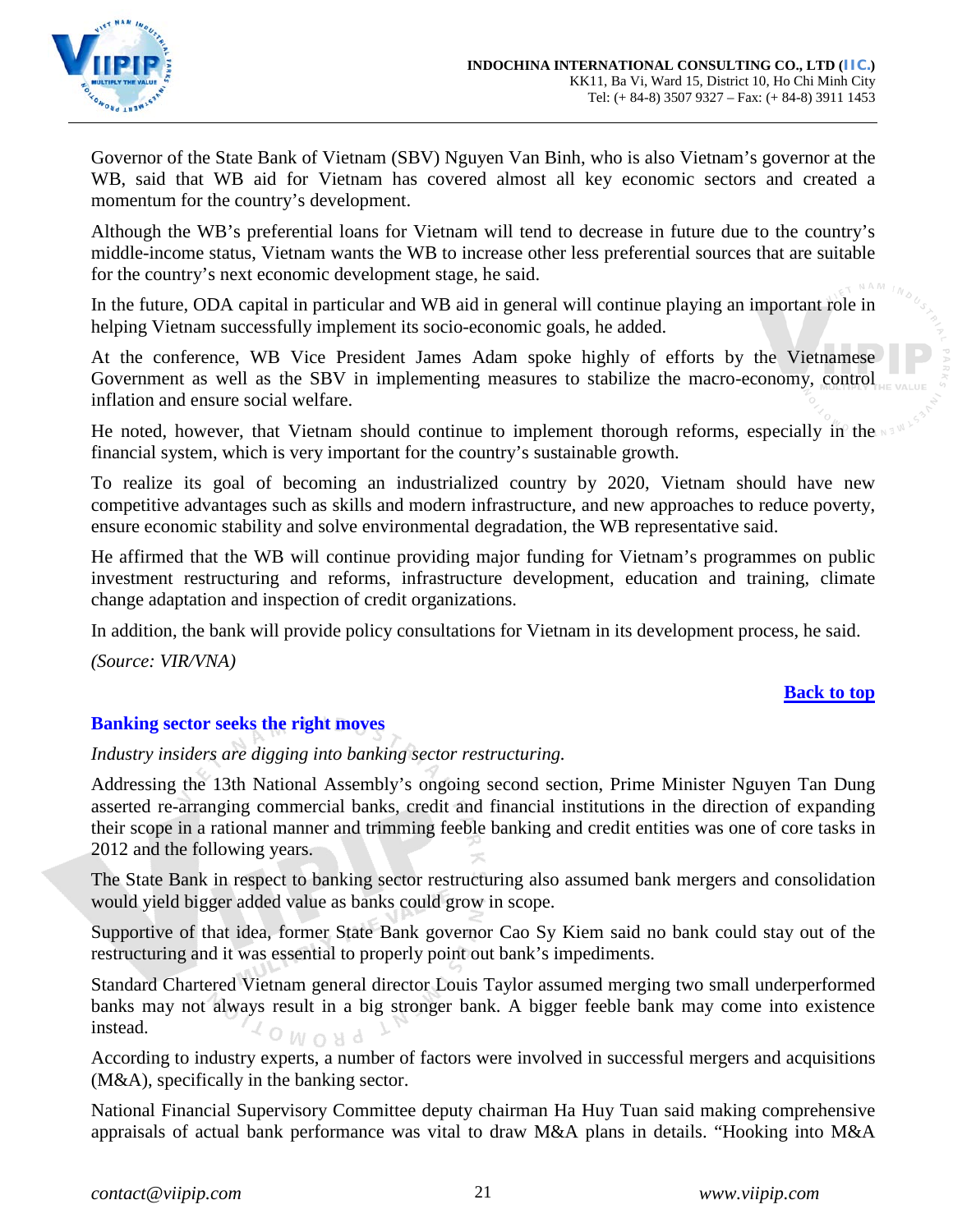

while banks' strong and weak points are not made clear is like making descriptions and giving drugs when the cause of illness remains unknown," said Tuan.

The tie-up between Lien Viet Bank (LVB) and Vietnam Post Corporation (VNPost) to form Lien Viet Post Bank in mid 2011 shows that knowing each other advantages and disadvantages has entailed the deal's success.

LVB wanted to become a retail bank but it is juvenile with a modest network. By taking over VnPost's indebted Vietnam Postal Saving Company (VPSC), LVB could make use of the latter's nationwide postal saving outlet network, meanwhile VnPost, through the deal, procured margin figures quadrupled VPSC's book value and stamp out the postal saving firm's bankruptcy fears.

According to State Bank expert Dao Minh Tu, Vietnam had developed a consistent legal corridor for M&A activities and the LVB-VnPost deal with its particular steps could serve as a useful reference for those wanting to climb onboard the M&A ship.

The Lien Viet-VnPost is also the single deal until present between a local bank and a local business entity.

Sorting suitable M&A models is also of paramount importance. In this regard, the process would yield better outcomes if the parties involved hooked into M&A on a voluntary basis instead of being forced to do so by competent state bodies, said Tu.

As of October 2011 Vietnam was home to nine M&A cases in the banking field with eight of them getting involvement of local banks and foreign strategic partners.

According to State Bank figures, Vietnam's current banking system consists of five state-run commercial banks, 37 joint stock banks, the Vietnam Bank for Social Policies, Vietnam Development Bank, 17 financial and 13 financial leasing firms. The foreign invested sector includes five joint venture banks, five wholly foreign owned banks, 48 foreign bank branches and 48 foreign bank representative offices. NAM

*(Source: VIR)*

## **[Back to top](#page-0-0)**

## <span id="page-21-0"></span>**New rule may restrict gold bullion trading**

*A draft decree by the State Bank of Vietnam (SBV) seeks to restrict the trade in gold bullion to stabilize the gold market, check hoarding and speculation, and minimize the influence of the gold market on monetary policy.* 

The decree, submitted to Prime Minister Nguyen Tan Dung for approval, focuses on seven measures to closely monitor the gold market while still ensuring people's rights to keep and trade bullion.

Firstly, the central bank will regulate bullion production and periodically announce quotas.

Businesses seeking production licenses will have to satisfy several requirements like having legal capital of at least 500 billion VND (23.8 million USD), facilities and equipment needed for production, and a 25% market share of production for three consecutive years.

They will have to scrupulously follow regulations related to origin of gold they use to produce the bars. This is expected to enable the central bank to stop illegal imports and ensure balance between demand and supply. Analysts expect the stringent rules to significantly reduce the number of producers from the current eight.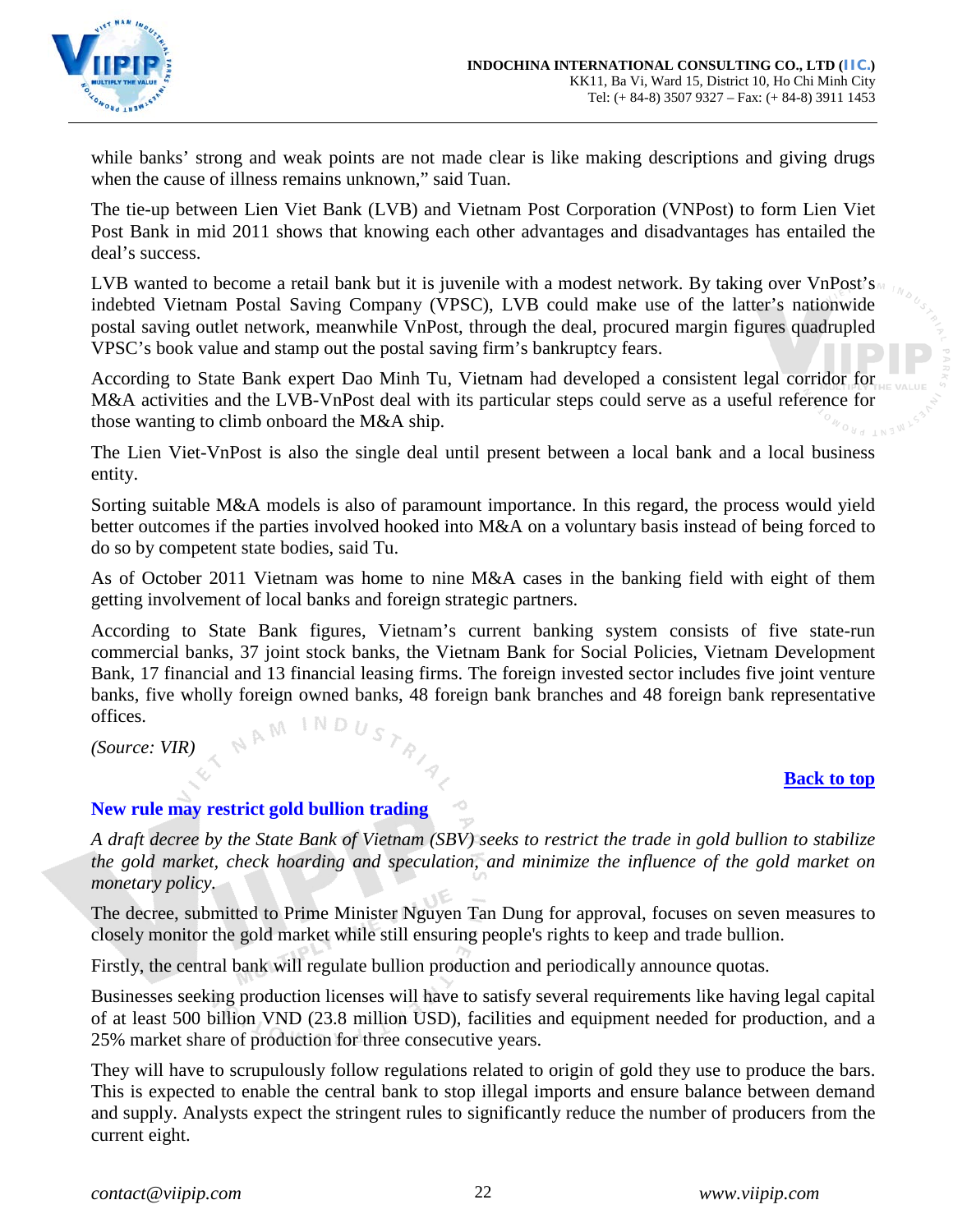

Secondly, the decree seeks to reduce the number of bullion traders and discourage trading by requiring institutions and individuals who want to trade gold bars to get a license and follow regulations related to capital, revenues and network.

Traders must have a prescribed capital of at least 100 billion VND (4,800 USD), two years' experience in gold trading, and paid taxes of more than 500 VND (24,000 USD) million a year on trading for two years. They will also be required to have sales outlets in at least three provinces and centrally administered cities.

Analysts expect these rules to again reduce significantly the number of bullion traders from the current 12,000. With such a high number, regulators are unable to control trading activities, thus enabling speculation and hoarding to flourish, they pointed out. A recent Government decree warns that those found trading without a license will be severely punished.

Thirdly, the SBV will closely supervise import and export of physical gold, be responsible for issuing licenses for it, and occasionally carry out the trade itself. This will enable it to better monitor demand and supply of gold to prevent illegal imports and exports.

Fourthly, the central bank will more closely supervise production, sales, and purchase of gold jewel and art products.

Organizations that produce and trade gold jewel and art products must be certified by the central bank as meeting certain conditions. This certificate can be used for obtaining permission to import gold.

The producers will also be required to put their seals and spell out the gold content in their jewel.

Fifthly, the decree says, all gold trading activities not covered in the draft decree will be licensed by the SBV only with express Government permission.

Sixthly, the central bank will be allowed to intervene in the gold market in case of adverse conditions to grant licenses for bullion production, arrange sales and purchases of bullion facilitate imports and exports of gold, and allow banks to accept gold deposits from individuals and organizations.

Finally, the decree wants the Government to regulate the domestic gold market through tax policies.

The Ministry of Finance will suggest import-export duty policies, value-added tax, excise duty, and income tax on gold trading at certain times to reduce the attractiveness of gold, thus preventing hoarding.

The new decree also spells out the responsibilities and duties of the SBV, ministries, Government agencies, and provincial and city people's committees in implementing gold trading and production management policies.<br>(Source: Vietnam+) management policies.

*(Source: Vietnam+)*

## **[Back to top](#page-0-0)**

## <span id="page-22-0"></span>**Vietnam banks race to recover property loans, cut non-production credit to 16% before Dec 12**

*Not only limiting new loans, many banks are also attempting to recover their due loans from real estate projects, a local newswire reported on November, 2011.*

Nguyen Duc Huong, Vice President of LienViet Post Bank, said after the issuance of central bank Directive 01 on tightening credit control, his bank did not cash in new property projects any longer though the room of his bank's credit growth remains.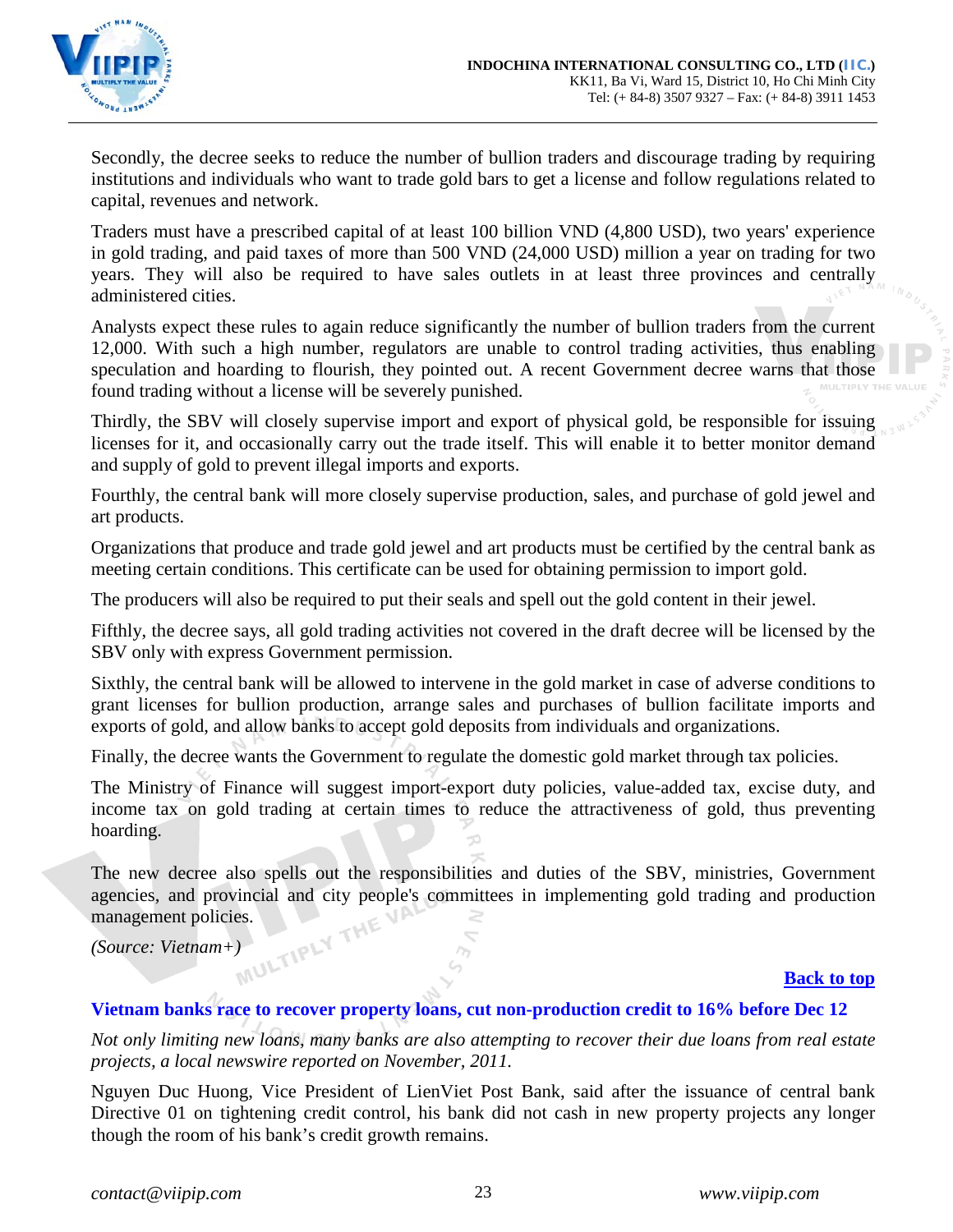

Regarding the reduction of non-production outstanding loans down to 16% (including property), Huong said that LienViet Post Bank will focus on debt collections, so the lender is capable of fulfilling this goal.

With credit for real estate projects, he said the debt ratio remains within the safety threshold. About 100 billion of loans for Petroleum Real Estate Company (which has announced plans to sell off real estate to repay banks including LienViet Post Bank), Huong said the bank has devised measures to settle, ensuring no effect on its bad debts.

Director of a Hanoi-based bank branch revealed, in addition to recovering due real estate loans, new loans for this sector seems to be almost in "red light". A few months ago, this director also had the right to make decisions to lend some billions of dong to this industry. Now, all lending decisions that involve high-risk sectors such as real estate, securities and the like shall be submitted to the president of credit council of the bank for approval. He said: "In fact, this also means the ability to borrow property-backed loans is zero."

General Director of Orient Commercial Bank (OCB) – Trinh Van Tuan said, as soon as Directive 01 was issued, had this bank planned to reduce outstanding loans to non-manufacturing sector by squeezing loans and almost no new loans disbursed. To date, the non-production loans of OCB are estimated to have reached about 16% of total outstanding loans. If this ratio is low again, OCB will consider new lending contracts including of real estate but need very rigorous reviews.

Pham Quang Tung, Deputy General Director of Bank for Investment and Development of Vietnam (BIDV), said that before June 30, the proportion of this bank's non-production loans was still below 16%, lower than compared with that prescribed by the State Bank. However, it would appear that this lender almost did not put new capital for real estate loans, but it focused more cash on business production and export.

In debt collections, although he did not mention how much the ratio was, BIDV deputy general director said there were some real estate loans that needed restructuring. Several debtors have been moved in worse debt groups due to difficulties of the market during the past times.

Among major banks, Agribank is the bank with the highest rate of bad loans at 6.67% of total loans which according to Chairman of Agribank Nguyen Ngoc Bao, are mainly located in real estate areas for 2008-2009 projects. Therefore, with new loans in this sector, this bank is extremely cautious, and is mainly going for debt recovery.

Currently, non-productive loans of banks have still accounted for over 30% of the loans, in which many loans are medium-and long -term. "To be able to bring the non-production loans ratio to 16% prior to December 31 is a too hard task for banks," bankers confided.<br>(Source: Vietbiz24)

*(Source: Vietbiz24)*

NOILOWOUD LN3WY

**[Back to top](#page-0-0)**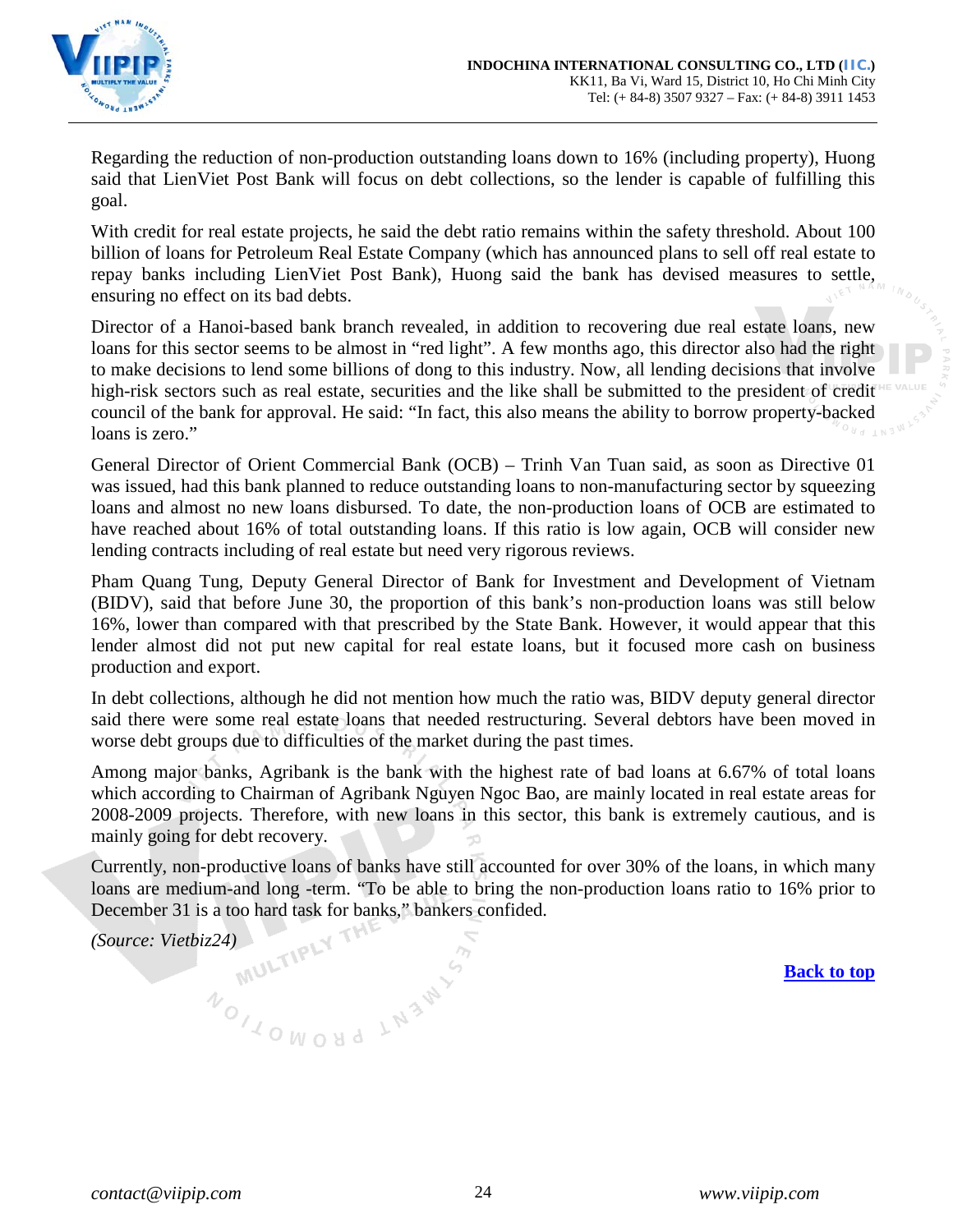

#### <span id="page-24-0"></span>**ANALYSIS – OPINION**

# <span id="page-24-1"></span>**How A Faltering Global Economy Affects Vietnam**

*The global economy is still in a tough time. What will become of it and what are the possible effects on Vietnamese economy? Mr. Michel Henry Bouchet, professor of international finance from Skema Business School, France, talks about that matter.*

# *Some experts say that the current slowdown in the world economy has precipitated a new financial crisis. How do you view this and how will it affect Vietnam?*

In 2008, the global economy was able to partly weather the financial crisis due to two main "weapons," the economic dynamism in Asia, mainly in China, and very accommodating monetary policies in developed countries. These two elements are not available any longer. The main risk is a bond crisis as capital markets will not have the capacity or the willingness to meet large financing requirements from companies, banks and governments. The other risk is that destabilizing short-term capital flows are exerting tremendous pressure on exchange rates, forcing central banks to resist currency appreciation trends. Currency wars might then turn into trade wars, with a global negative sum game.

In that regard, as a globalized country, Vietnam's trade openness ratio is close to 150% (trade flows to gross domestic product), and her large current account deficit has been financed, so far, with buoyant foreign direct investment, i.e., non-debt creating flows. A deepening financial crisis coupled with a sharp drop in global GDP would be a blow to Vietnam's economic development prospects, although Asia has shown impressive resilience so far. Asia's growth in 2011-2012 might reach around 8% while that of developed countries will be probably barely 2.5%. It is thus crucial for Vietnam to diversify its export base both in terms of trade partners and of products with higher added value. Another priority should be given to shrinking the current account deficit while promoting domestic production of equipment and capital goods that Vietnam uses to manufacture export products to enhance selfsustaining growth.

# *Despite a safe position at the time being, Vietnam's foreign debt has risen at an alarming pace. What can be said of that situation?*

Although Vietnam's foreign debt has been increasing over the last five years, the costs and structure of her debt are still favorable, I believe. The main point is the comparison between the increase in foreign debt and the net export revenues of Vietnam, i.e. the country's debt servicing capacity.

# *How will things like the U.S. faltering economy or the debt crisis in the EU affect the Vietnamese economy in general and the financial and banking sector in particular?*

The deteriorating creditworthiness of most Organization for Economic Cooperation and Development (OECD) countries creates a general risk aversion in global financial markets, hence affecting companies, commercial banks and countries, including Vietnam. The risk on Vietnam's economy would come from a sharp deterioration in global growth, affecting trade and investment flows.

# *Do you think that is the consequence of globalization?*

Globalization—or to put it differently in my opinion, the worldwide extension of the market economy creates a risk of an "echo chamber," that accentuates financial and economic imbalances between countries. Typically, the decline in the value of the dollar, or the euro, has an impact on U.S. and European purchasing power in the world economy, hence an impact on Vietnam's exports. The risk of spill-over is much larger today.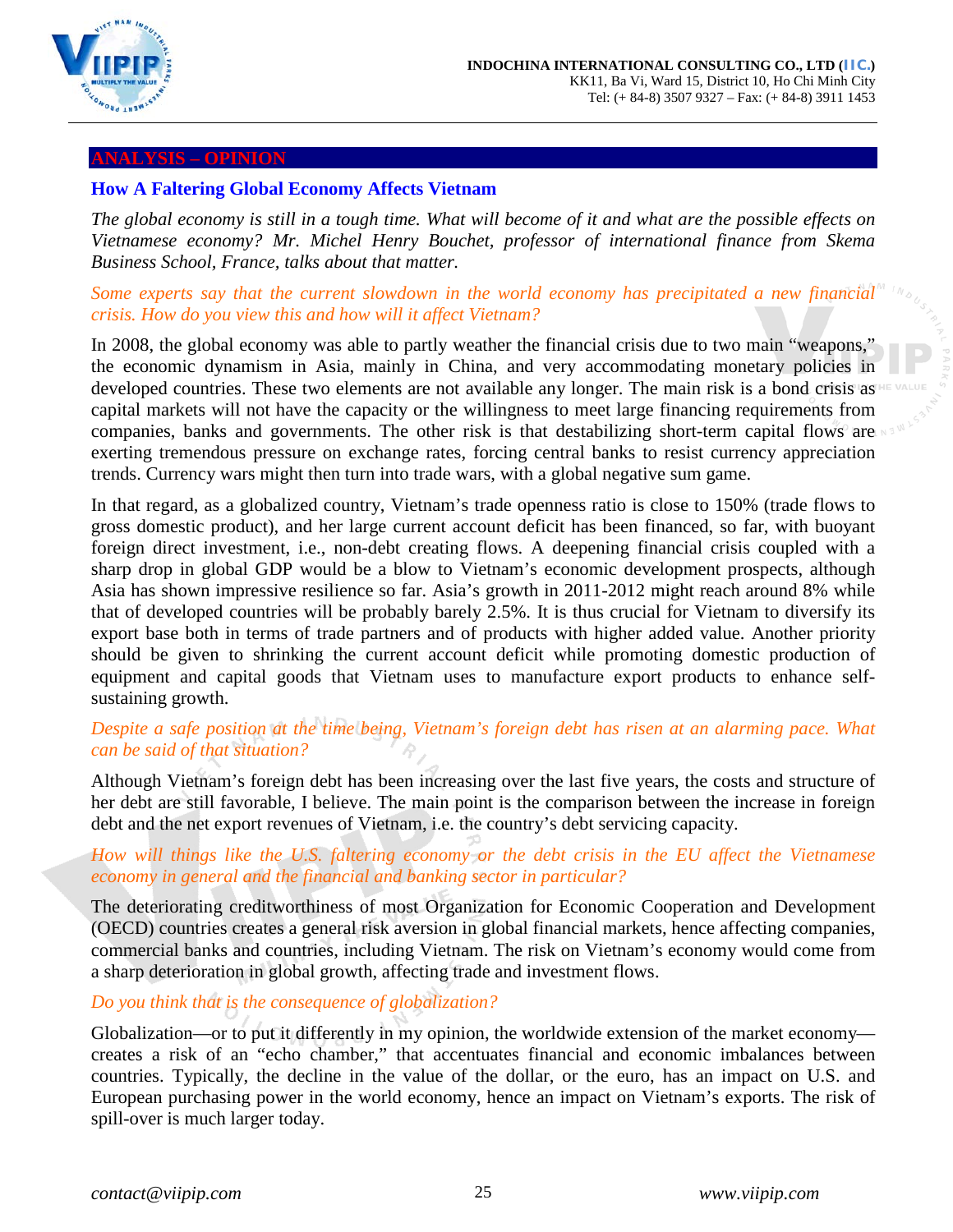

# *So we all agree that aside from benefits globalization has also produced adverse effects and limitations. In this regard, what else are they, especially those for developing countries like Vietnam?*

The benefits stem from technology, trade, information and financial flows. The pitfalls stem from rising volatility. The main challenge of the globalization is that legal and regulatory frameworks are still nation-based, while the market economy is globalized with powerful transnational economic agents. But one of the main benefits for Vietnam is that her competitive work force, both productivity and cost, keeps attracting large foreign direct investment flows, which constitute non-debt creating capital inflows.

*(Source: Saigon Times)*

**[Back to top](#page-0-0)**

# <span id="page-25-0"></span>**European firms 'wait and see' over investment plans**

*A recent EuroCham Business Climate Index survey shows a "wait and see" attitude among European companies towards investment plans of in Vietnam. EuroCham Chairman Alain Cany had a talk regarding whether the coming time will see a decrease in European investments.*

# *Relating to the latest Eurocham business climate index, what are major reasons behind such a continued fall in business confidence among European businesses in Vietnam?*

It is true that the business confidence and outlook among European businesses in Vietnam has continued to fall and has now almost reached the "neutral" index midpoint of 50. But it is important to understand that 52 points is still in the positive half of the spectrum and we hope that it will not fall below the neutral point. The main reason for the further decline seems to be the macroeconomic situation: When asked about the macroeconomic outlook for Vietnam over the next six months, 70% of our members think that they will see a further deterioration of an already difficult economic situation against only 30%, who think that the situation will stabilize and gradually improve. This shows that the measures taken to stabilize the economy have so far failed to ease the concern of the business community about the macroeconomic outlook.

# *In coming months, in your opinion, is there an obvious decrease in investment of European companies already operating in Vietnam as well as new FDI from the EU?*

- According to our latest business climate index, our European members seem to be taking a "wait and see" attitude towards investment plans. When asked about their investment plans for 2011, respondents have shown to be more cautious than in previous surveys. 38% want to maintain their level of investment and only 36% are looking to increase their investments in Vietnam, a significant fall from 52% last quarter. This shows a continuation of the trend that businesses are getting more cautious about investing. 22% of businesses are looking to reduce their overall investment in the country, up from 13% last quarter and only 6% at the start of 2011. These figures point towards a possible decrease of European investment. However, as European investors are committed long-term investors, we hope that this will not materialize. Generally, I am not too concerned about existing and future EU investment in Vietnam  $OMONO$ 

# *Besides a fall in the business climate index, does the current debt crisis in Europe have any impacts on EU's investment in Vietnam?*

- As the debt crisis is expected to continue in Europe, some European companies are probably reducing investment in Vietnam. Others may increase their investment in Asia despite the crisis, as the EU is not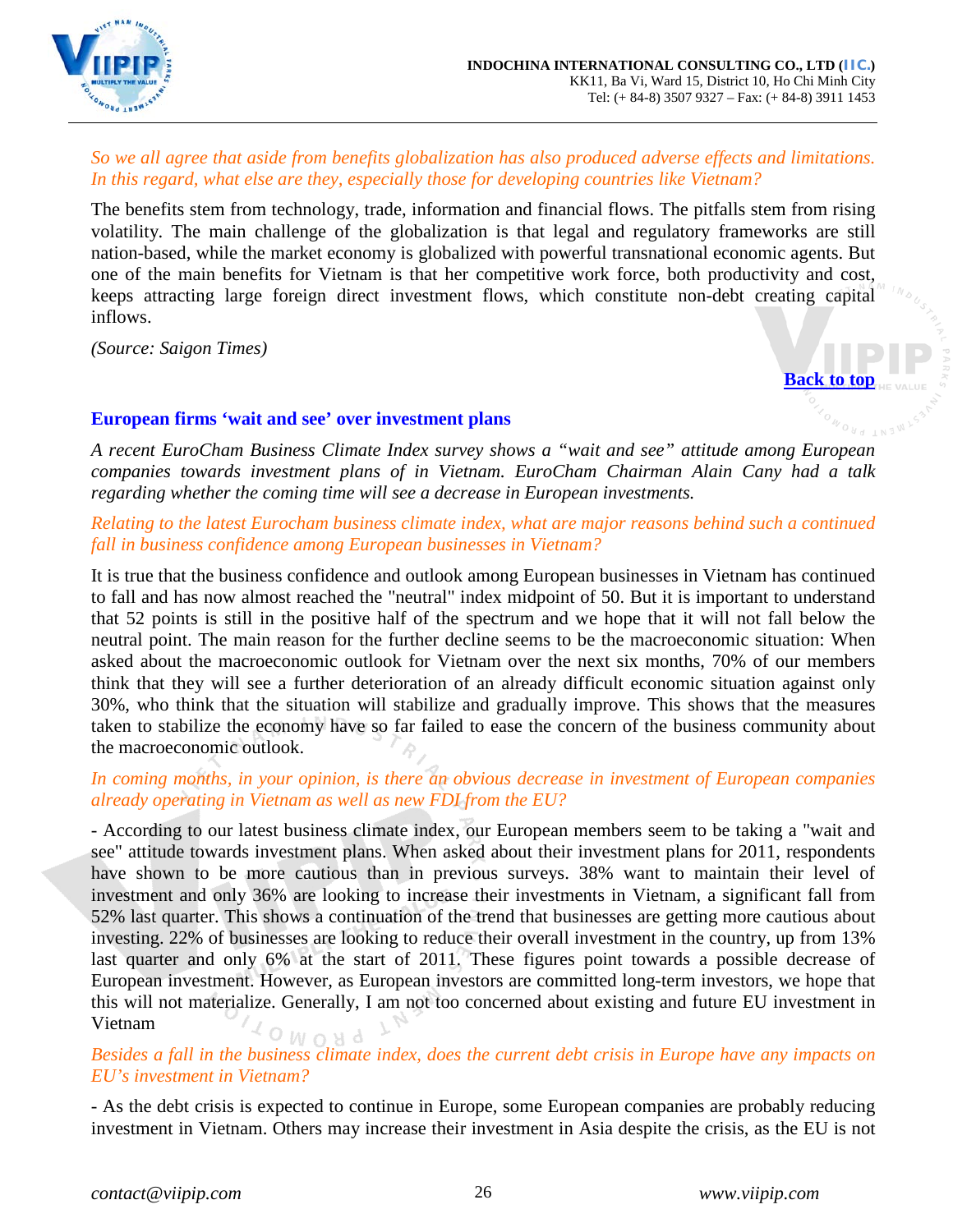

growing, and Asian markets offer more opportunities. We have particularly observed more European investment in Indonesia, and Vietnam should pay attention to the regional competitors such as Indonesia. But I also note that it is hard to define a trend in investment from quarter to quarter, as most European investment is long-term and not affected by short-term turbulences. I also note that even where the debt crisis has shaken market confidence, it has also strengthened the case for Vietnam and South-East Asia as a long-term investment destination: Stable growth prospects, young populations and relatively sound government policies mean the region will likely emerge in the medium term as a more attractive place in which to invest compared with Western developed economies.

# *Would you have any suggestions for the Vietnamese Government to have quick improvement encourage EU investment in Vietnam?*

- Overcoming inflation has rightly been the focus of Government policy since early March, with the introduction of Resolution 11. The Government has also shown the required leadership in pursuing this course through implementing some difficult measures: high interest rates; limitations on credit growth; caps on deposit rates; encouragement to use Vietnam dong instead of the US dollar or gold - these are just a few. EuroCham supports the strategy being pursued, and with stable prices and currency, Vietnam will have a solid platform off which to achieve strong and productive growth in the future.

More generally, EuroCham believes that to attract more and better-quality foreign investment, the Vietnamese government should focus its efforts in 2012 on removing all unnecessary restrictions to market access that affect the freedom of trade. Employers should be allowed to select the right candidates based on their own discretion and internal processes. The Vietnamese government should also continue tackling red-tape and corruption.

Moreover, EuroCham believes that it is now essential that the new Administrative Procedure Control Agency (APCA) closely monitors that no unnecessary new APs are created, while implementation of Project 30 is being finalized. Finally, and most importantly, Vietnam has to accelerate the equitization of State-owned enterprises. If they don't tackle this key structural problem, inflation will come back with recovering growth. recovering growth.

*(Source: SGT)*

## **[Back to top](#page-0-0)**

## <span id="page-26-0"></span>**Power prices won't increase this month**

*Electricity of Vietnam (EVN) submitted a proposal to hike power prices months ago. However, speaking to the media on the sidelines of the National Assembly meeting on Monday (6 Nov), Deputy Prime Minister Hoang Trung Hai said power prices will not be adjusted in November. He told assembled reporters that the Government is waiting for the audit result on power prices of the electricity group before any decision on pricing is made.* 

*The Government's Decision 24 allows EVN to adjust power selling prices by a maximum of 5% based on changes in input costs. Is there any reason why the Government has not approved a power price increase?*

The group can suggest power price increases based on its financial balance. However, the final adjustment rests with the Government's authority, through the consideration of related agencies. The Government has to balance power prices in accordance with macro-economic stability, inflation and social security.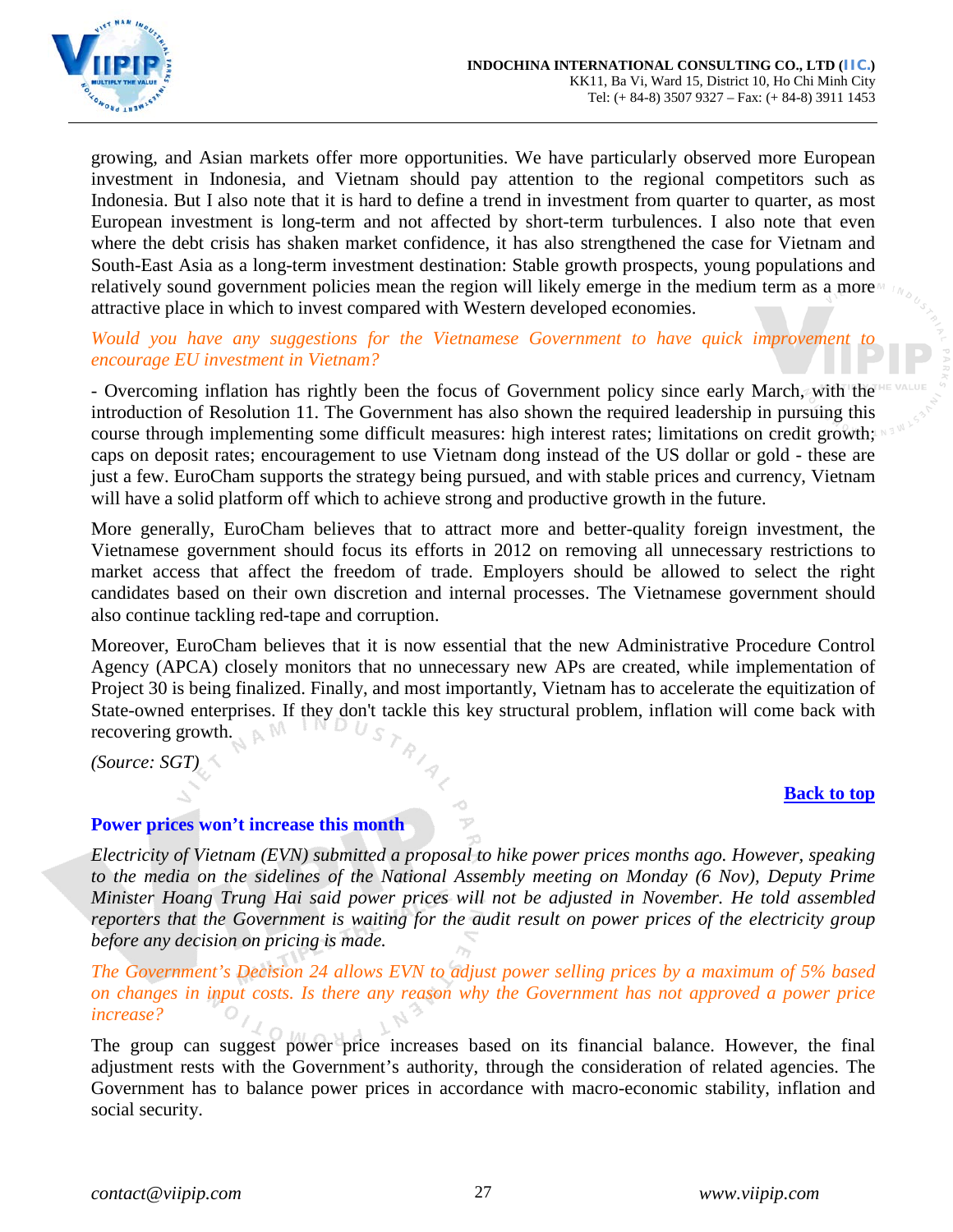

*What are your thoughts on a number of investors complaining that power prices that are restrained below production costs in the long term can lead to other consequences, such as lacking capital for power investment?* 

- They are right. The Government is prioritizing power industry restructuring and calling for private investment in this sector. EVN is currently holding 64% of the national power system, but the State group cannot satisfy the annual additional demand for 4,000-4,500 megawatts of power generation, requiring USD8 billion. Three power generation corporations under EVN have been established and will be equitized when the market has developed. The next step is to restructure power prices. Still, the job will face many challenges given the current economic difficulties.

# The Government once decided to halt equitization of power companies. Should this be considered *backwards step because the equitization can be done right when the projects are being made?*

- The new projects can be equitized from the beginning. The Government's decision to halt equitization was to wait for corporate restructuring to be completed. Equitizing power plants separately may create unfair competition because each plant has its own characteristics. Therefore, the Government has grouped the country's power plants in three corporations similar in scale to ensure the success of the power market.

## *Will power prices be increased this month or next moth?*

- Normally, EVN could have made the decision. However, due to the troubled economy, inflation must be curbed and macro-economic stability must be ensured. Therefore, power prices would not be increased this month as decided by the Prime Minister. The Ministry of Industry and Trade must publish the market prices audited by EVN first.

*Operators of small and medium hydropower plants in the northern region are concerned that the importing of power from China may have a great impact on the operation of such power plants. How could this situation be solved?*

- There is no need to worry because power import only accounts for only 5% of the system. The local power market is big and needs more investment. Therefore, investors should focus on their jobs. Then, power import will lessen and the market will prosper.

> v  $\mathcal{D}$ ズ  $\cup$

*(Source: The Saigon Times Daily)*

## **[Back to top](#page-0-0)**

# <span id="page-27-0"></span>**Restructuring banks: who will buy whom?**

*The restructuring of the commercial banking system in Vietnam is no more the suggestion by experts, but it has been decided by the State Bank of Vietnam which has stated that merger and acquisition of banks is inevitable.*

The State Bank said that the watchdog agency is completing the strategy on restructuring the banking system, having put forward three possible solutions.

The first solution is that the State Bank will set up more tightened technical requirements on bank operation. It's possible that the ceiling deposit interest rate and different types of interest rates would be regulated in a severe manner. Meanwhile, the quota for the credit growth rate in 2012 would not be the same for all banks, but would be different depending on banks' health.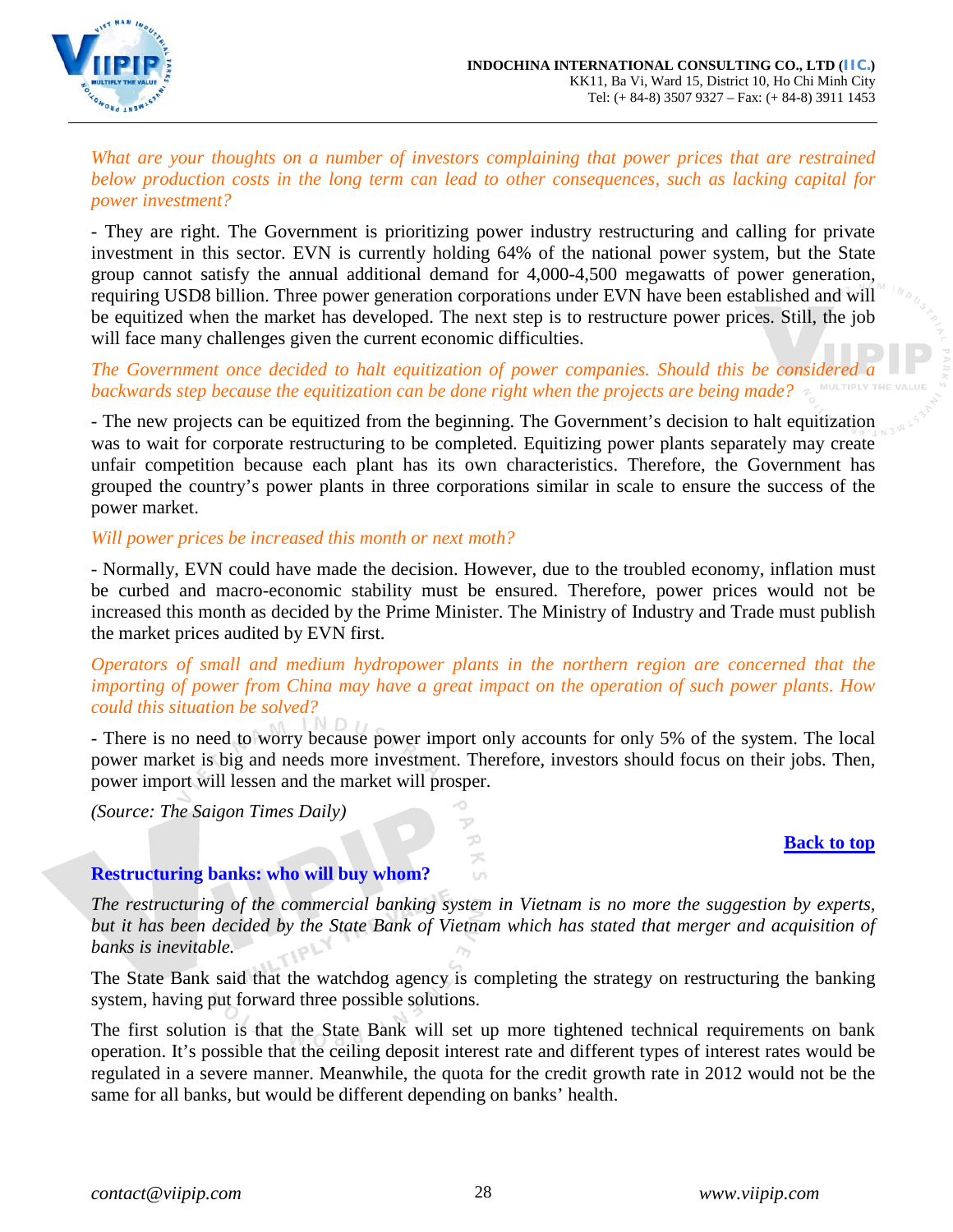

The banks, which cannot satisfy the requirements to be set up, may see their licenses revoked. Besides, commercial banks will have to clarify the bad debt situation and then try to "clean" the balance sheet with their provisioned money or the state budget. In medium term, the State Bank may request the banks which have a lot of bad assets to increase their chartered capital.

Secondly, the State Bank would encourage banks to voluntarily sell and purchase stakes, or merge into each other to become stronger. If banks refuse to do this voluntarily even though their situations are bad, they would be put under the special control by the State Bank. In this case, the banks may lose the autonomy.

Thirdly, the State Bank may consider buying back some commercial banks to become the investor of the banks, and it may withdraw capital if the conditions are favorable.

According to Dr Tran Hoang Ngan, a member of the National Assembly's Economics Committee, the total assets of Vietnamese banks are very big, double Vietnam's GDP, while the outstanding loans of the whole banking system accounts for more than 125% of GDP. However, doubts still have been raised about the scale and the quality of the operation of banks.

"The total bad debt ratio reported by commercial banks is 3% of the total outstanding loans, while foreign institutions believe that the actual figure is 10%," Ngan said.

Governor of the State Bank of Vietnam Nguyen Van Binh has denied the opinion that the State Bank of Vietnam would define exactly how many banks would have to undergo the restructuring, but the restructuring would be decided after referring to reasonable standards. Meanwhile, Chair of the National Finance Supervision Council Vu Viet Ngoan, has said that his council is considering ranking banks based on financial indexes.

Le Duc Thuy, former Governor of the State Bank of Vietnam, said that at this moment, some banks are facing problems in liquidity. Therefore, the central bank needs to rescue the banks first, and then uses necessary operations to force the small banks to show the actual situation of bad debts and other financial indexes. This will be the time for the central bank to consider the actual status of the banks and make final decisions.

According to Dr Hoang Cong Gia Khanh from the HCM City Economics – Law University, in the restructuring, the scale of banks (chartered capital, stockholder equity or total assets) should not be the goals, while it is more important to pay attention to the safety and efficiency of banks.

An expert has pointed out that some banks have been pushed against the wall, and they will have to merge into other banks. "The merger process will take place very rapidly, while it will not take several years as many people think, because it is now the most favorable time to do that," he said.

By the end of 2010, Vietnam had had one development bank, one bank for social purposes, 5 state owned banks, 37 joint stock banks, 50 foreign bank branches, 5 100% foreign banks, 5 joint venture banks, 18 finance companies, 12 finance leasing companies, one central people's credit funds and 1000 local credit funds.

*(Source: VNNet Bridge) M O 8 d*  $\downarrow$ <sup>13</sup>

**[Back to top](#page-0-0)**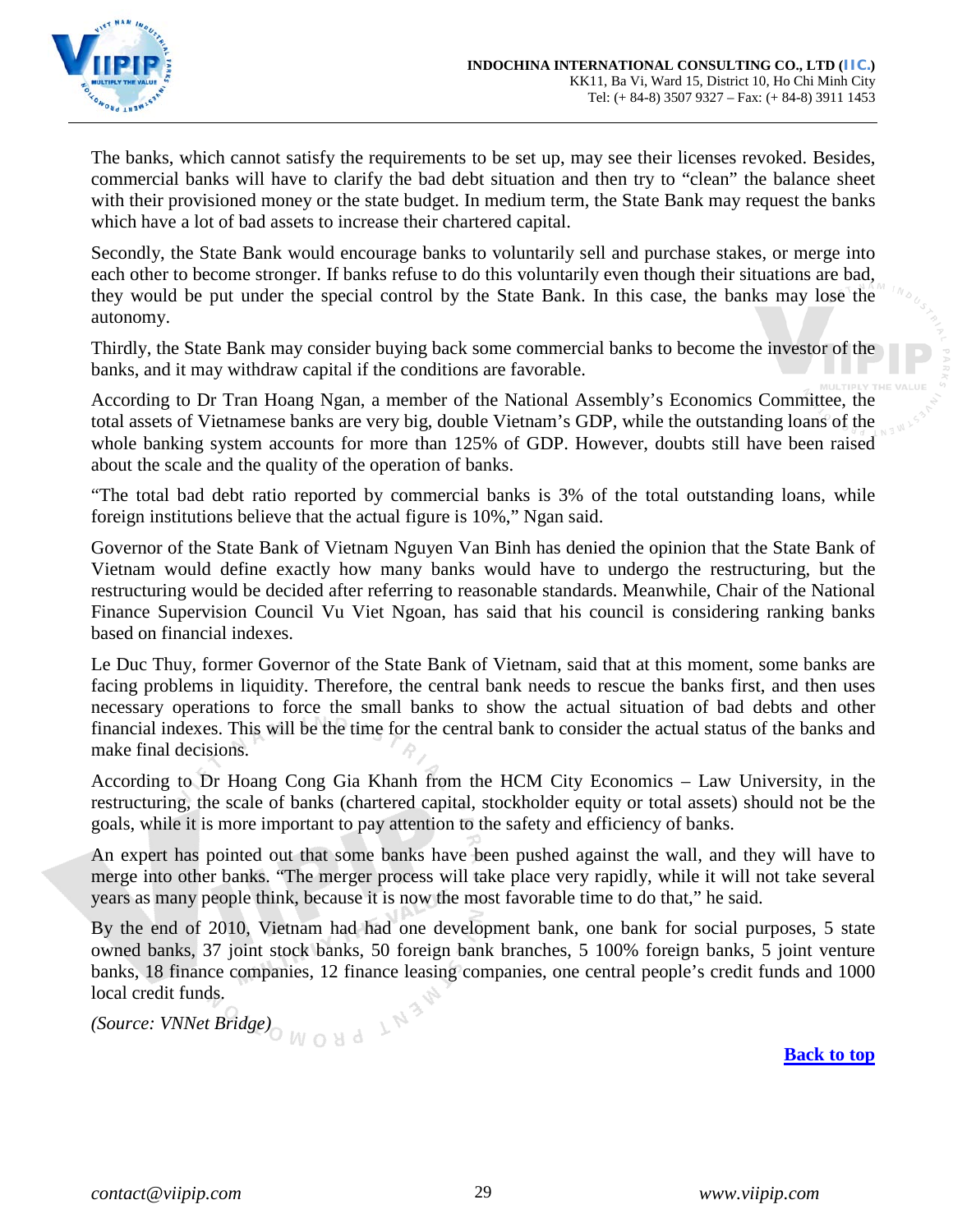

#### <span id="page-29-0"></span>**NEWS IN BRIEF**

**Vietnamese steel pipe manufacturers and domestic steel companies were not dumping products in the US market and did not receive subsidies,** affirmed the Vietnam Steel Association (VSA). Vietnam would be willing to take the matter to court if necessary, it said. The announcement was made after members of the US Circular Welded Carbon-quality Pipe (CWP) Association asked the American Commerce Department and the US International Trade Commission to conduct anti-dumping and anti-subsidy inspections on steel pipes imported from Vietnam, India, Oman and the United Arab Emirates. CWP products from these countries were threatening the US industry, said association members. VSA explained that Vietnamese CWP products were cheaper than their US counterparts because Vietnam was able to import cheap raw materials from Asian countries.

**The People's Committee of HCM City has approved a proposal from the municipal Department of Transport & Urban Work on building a brand identifying system and advertising on buses.** Under the proposed project, the Department of Transport will collaborate with other relevant departments to support the Public Transportation Management and Operation Center and Vision Joint Stock Company in implementing the project. This is a 5-year project between the 2 parties and upon termination of the project, Vision JSC may be given priority to take on a fresh contract for another period.

**Products with false information on ingredients and fraud medicine will be charged up to VND40 million,** according to Decree No. 93/2011/ND-CP on administrative measures for fraudulence of medicines, cosmetics and medical equipment, which will be effective as from 15/12/2011. Under the decree, individuals and corporates which put for sale fraud or inferior products may face a penalty of VND10-20 million. A fine ranging from VND20-30 million is imposed on those who sell cosmetic products with banned ingredients

**The Philippines' largest national flag carrier, Cebu Pacific will become the only airline flying from Manila to Hanoi, when it launches its flights on March 17, 2012.** It will be a twice weekly service, utilizing one of Asia's youngest aircraft fleets. Flights for this route are scheduled to depart Manila at 10:30 p.m. every Tuesday and Saturday, arriving in Hanoi at 12:30 a.m. Return flights will leave Hanoi at 1am every Wednesday and Sunday, and arrive in Manila at 5 a.m. CEB also operates daily flights between Manila and Ho Chi Minh. CEB holds a special P888 seat sale to Hanoi from November 3 to 7, 2011, for travel from March 17 to May 31, 2012. This translates to savings as much as 64%. Lowest year-round fares to the Vietnam capital start at P2,499.

**Japanese Kyoei Steel recently announced that its subsidiary Vina Kyoei Steel received the approval from Vietnamese government to build a new steelmaking plant to expand the production capacity.** It is known that Vina Kyoei Steel planned to pour USD 200 million to set up a new electric arc furnace and two rolling equipment, expected to put into operation in 2013. Once the new facilities are commissioned, the company's annual production of rebar and small section steel is expected to reach 500,000 tons. Meanwhile, Vietnam's demand for steel products has been increasing as the country has been expanding the investment in infrastructure.

**The world renowned hospitality company Hyatt has introduced Regency Danang Resort and Spa on the Vietnamese market.** The 200 unit development on the central coast offers several dining options for authentic Vietnamese seafood and other local comfort dishes. Regency Danang features 182 residences, 27 private villas, a spa with a fitness center, a swimming pool, tennis courts and 7,500 sq ft of common area. The Hyatt franchise owns and develops branded hotels, resorts and residential and vacation ownership properties around the globe. The company's worldwide portfolio consists of 456 properties.

**The Saigontourist Travel Services Co. will receive about 190,000 tourists aboard the five-star cruise ship SuperStar Aquarius to Vietnam from November, 2011 to March, 2012.** The visitors will come mainly from Asia, including China, Hong Kong, Japan and the Republic of Korea. At present, Saigontourist cooperates with Star Cruises Travel Agency to promote travel by sea to Vietnam on the SuperStar Aquarius ship. The SuperStar Aquarius is one of the four high-class cruise ships of Star Cruises (Malaysia). With a length of 230 meters and width of 29 meters, the ship includes 765 cabins with maximum capacity of 2,100 visitors. SuperStar Aquarius will arrive in Vietnam this month, with the first cruise docking at Tien Sa port in the central city of Da Nang on Nov. 5 and the second to Cai Lan port in Quang Ninh province on Nov. 7.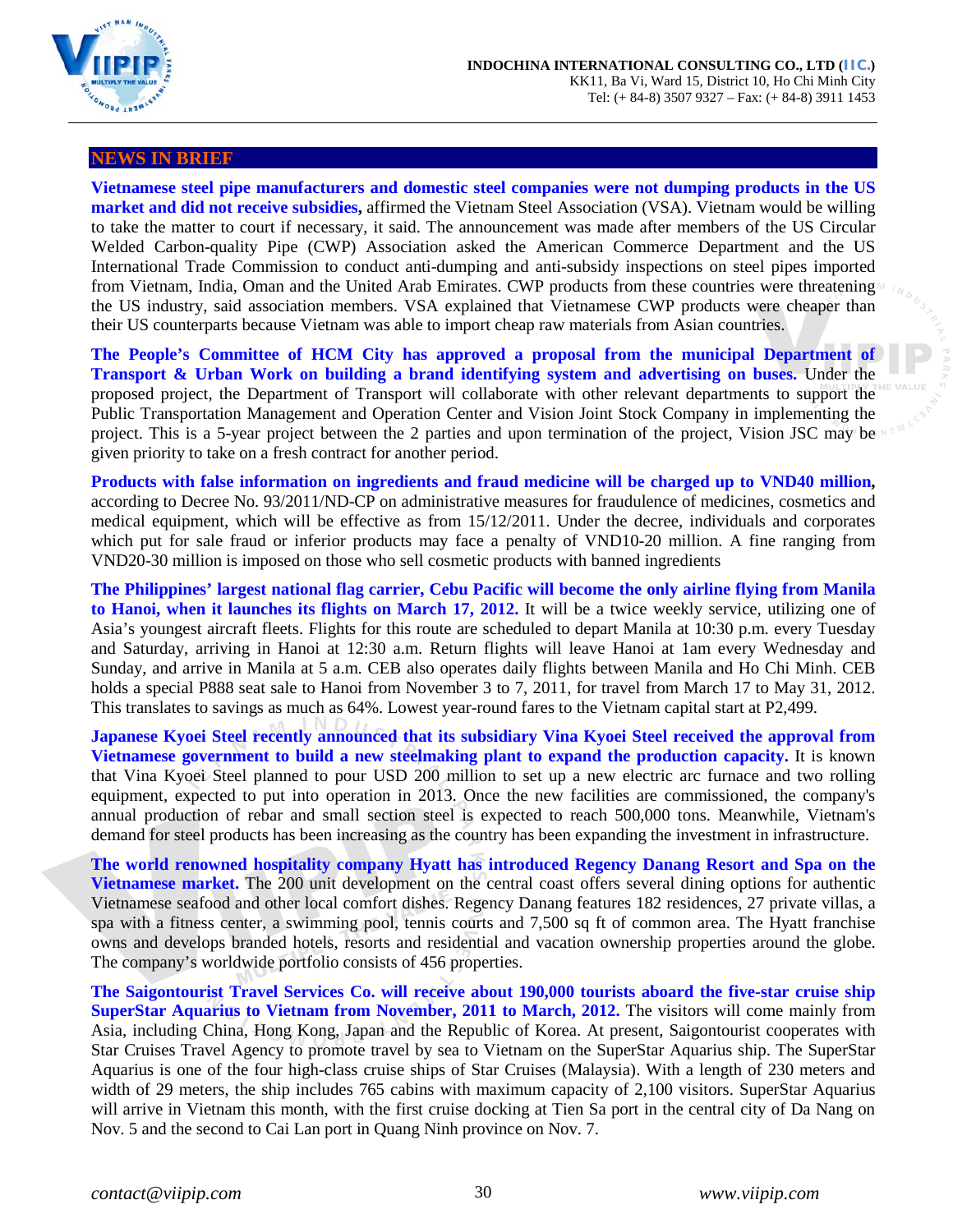

**German retailer Metro Cash & Carry Vietnam in 3 Nov opened a fish transshipment center in Can Tho under a public-private partnership** meant to ensure sustainable development of seafood in Vietnam. The center, at Metro's outlet in the city, has been set up in partnership with the Ministry of Agriculture and Rural Development, the Vietnam Challenge Fund, Cargill Vietnam Co, and Fresh Studio Innovation Asia. It consists of a processing section, a cold storage, and a sorting section, and will provide around 1,000 jobs. In the beginning the center will deliver fresh and processed fish caught in the Mekong Delta to Metro's 15 outlets countrywide. Over the longer term products will be delivered to Metro's global distribution system, which consists of 700 outlets in 30 countries and territories.

**Vietnam is the second largest Artemisinin producer in the world, according to an international seminar on Artemisinin held in Hanoi on November 2.** China is ranked first in producing the drug used to treat malaria. China and Vietnam occupy 70% of the raw material for Artemisinin processing while East Africa provides nearly 20%. In Vietnam, Artemisinin is found in the northern provinces of Lang Son, Cao Bang, Quang Ninh and Bac Giang. The national malaria control program conducted in Vietnam during the 2006-2010 period acquired successes. Especially, the number of death caused by malaria infection in 2010 declined by 40% compared to 2006.

**Vietnam has been selected to host the 28<sup>th</sup> Asian Advertising Congress (AdAsia) in 2013. The news was** released at the 27<sup>th</sup> AdAsia, which took place in India on November 2. On the occasion, the Vietnamese Embassy in India and the Vietnamese Ministry of Culture, Sports and Tourism held an art performance entitled "Vietnam Night in New Delhi" to introduce the beautiful land and people of Vietnam to international friends. This year's event attracted ASEAN Ambassadors, many diplomats, and representatives from businesses in India. As the host of the 28<sup>th</sup> AdAsia, Vietnam will have the chance to show itself as a peaceful and friendly country that wants to cooperate with all countries around the world.

**CPA Australia has recognized four auditing companies operating in** Vietnam as knowledge partners for demonstrating a strong level of commitment to support learning and development for accounting and finance staff. The companies are Deloitte Vietnam Co. Ltd, Ernst & Young Vietnam Ltd, KPMG Ltd, and Pricewaterhouse Coopers (Vietnam) Ltd. The academy of finance and the Talent Link Training Centre also became CPA program tuition providers in Vietnam in 2012. CPA Australia, previously known as the Australian Society of Certified Practising Accountants, now has 132,000 members in 111 countries around the world.

**The Hanoi Craft Show 2011 will open in the capital next week with the participation of 300 enterprises.** The city's first handicrafts exhibition will offer producers a chance to approach international markets, said Dao Thu Vinh deputy director of the Hanoi Department of Industry and Trade. The five-day event, co-organized by the department, the Hanoi Industrial Promotion and Development Consultancy Centre and the Bac Ha Trade and Media Group, will display pottery and porcelain, wooden and bamboo-made handicrafts as well as silk in 400 pavilions.

**Thai Nguyen province has completed preparations for the first international tea festival which are scheduled to take place from November 11-15, says a provincial official.** A press center equipped with modern facilities and Internet-connected computers has been set up to support local and foreign reporters. Seven countries have registered to participate in the festival, namely China, India, Russia, Japan, Sri Lanka, Laos and the Republic of Korea, which are importing Vietnamese tea products. An international workshop featuring the Vietnamese tea in the integration process will also be held.

NOILOWOUD LN3W

**[Back to top](#page-0-0)**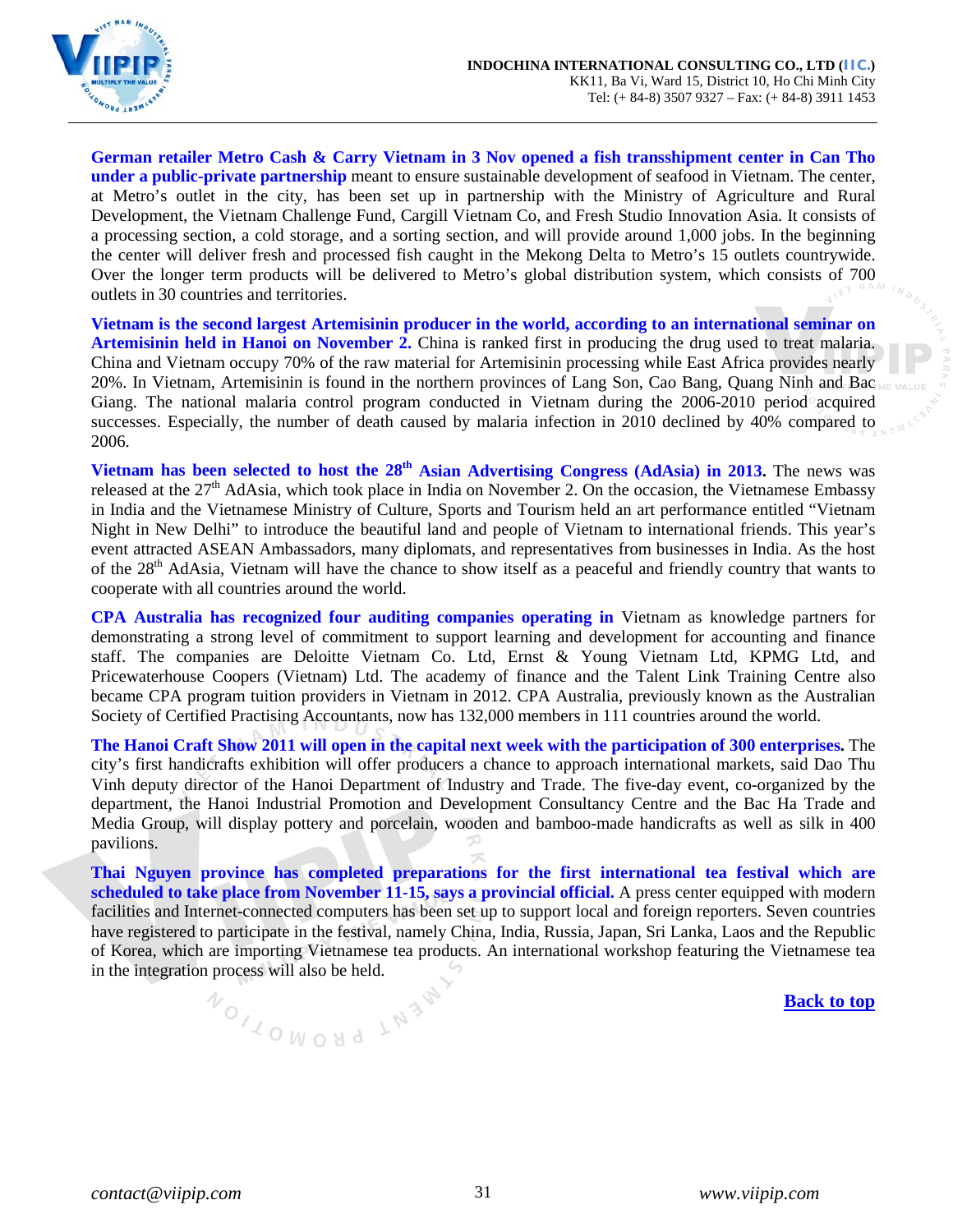

#### <span id="page-31-0"></span>**COMING EVENTS**

### <span id="page-31-1"></span>**Vietnam Electronics**

*Venue:* [Saigon Exhibition & Convention Center \(SECC\)](http://www.biztradeshows.com/venues/saigon-exhibition-convention-center-secc.html)

*Country:* Ho Chi Minh City, Vietnam *Industry: Electronics & Electricals*

*Start Date:* 16 Nov 2011 *End date:* 19 Nov 2011

# *Visitors' profile*

Trade Visitors only - Electrical contractors, engineers, equipment manufacturers, inspectors/supervisors, wholesalers, supply authorities, Government - state/federal, Industrial installation, Manufacturers, OEM's/CEM's, Plant engineers/personnel, Radio communications, Research & development, Service/support engineers, Switchboard builders.

## *Exhibitor's profile*

Profile of exhibit include Cables and busbars, Communication engineering, Computer and communication technology, Data communications, Electrical components and accessories, Electronic engineering, Hi-tech products and new techniques, Industrial equipment and accessories, Installation and control equipment, Lighting and lamps, Programmable logic controls, Storage/enclosures etc.

**[Back to top](#page-0-0)**

## <span id="page-31-2"></span>**Vietnam Motor Show**

*Venue:* Saigon Exhibition & Convention Center (SECC)

 $M$  INDU<sub>c</sub>

| Country: Ho Chi Minh City, Vietnam | <b>Industry</b> : <b>Automotive</b> |
|------------------------------------|-------------------------------------|
| <i>Start Date:</i> 16 Nov 2011     | <i>End date:</i> 20 Nov 2011        |

# *Visitors' profile*

Target audience - High-net-worth families & individuals, Executives & Businessmen, Overseas Buyers, Automobile Professionals, Corporate Buyers - CEOs, Decision Makers, Transport Operators, Tourism & Hospitality, Engineers, Technicians, Media & Press, Both trade visitors and public visitors.

## *Exhibitor's profile*

Profile for exhibit includes More than hundreds of famous companies in supporting industry: spare parts, accessories, component companies, car interiors, oil & lubricant, Luxury Cars, Passenger Cars, Specialist Vehicles, Motorcycles, Scooters and Mopeds, and off-road vehicles Manufacturers & Dealers of Automobiles, Components and Accessories, Audio Video Equipment, Car-Care Products, Environment and Safety Equipment, Garage and Service Equipment, Moulds and Dyes, Oils & Lubricants, Petrol vending machines, Tyres, Batteries and Auto Electricals, Upholstery.

**[Back to top](#page-0-0)**

# <span id="page-31-3"></span>**Vietnam Trade Expo**  $\odot$  *M*  $\odot$  *M*  $\ddot{\odot}$

*Venue:* Tan Binh Exhibition & Convention Centre *Country:* Ho Chi Minh City, Vietnam *Industry: Household Consumables Start Date:* 30 Nov 2011 *End date:* 03 Dec 2011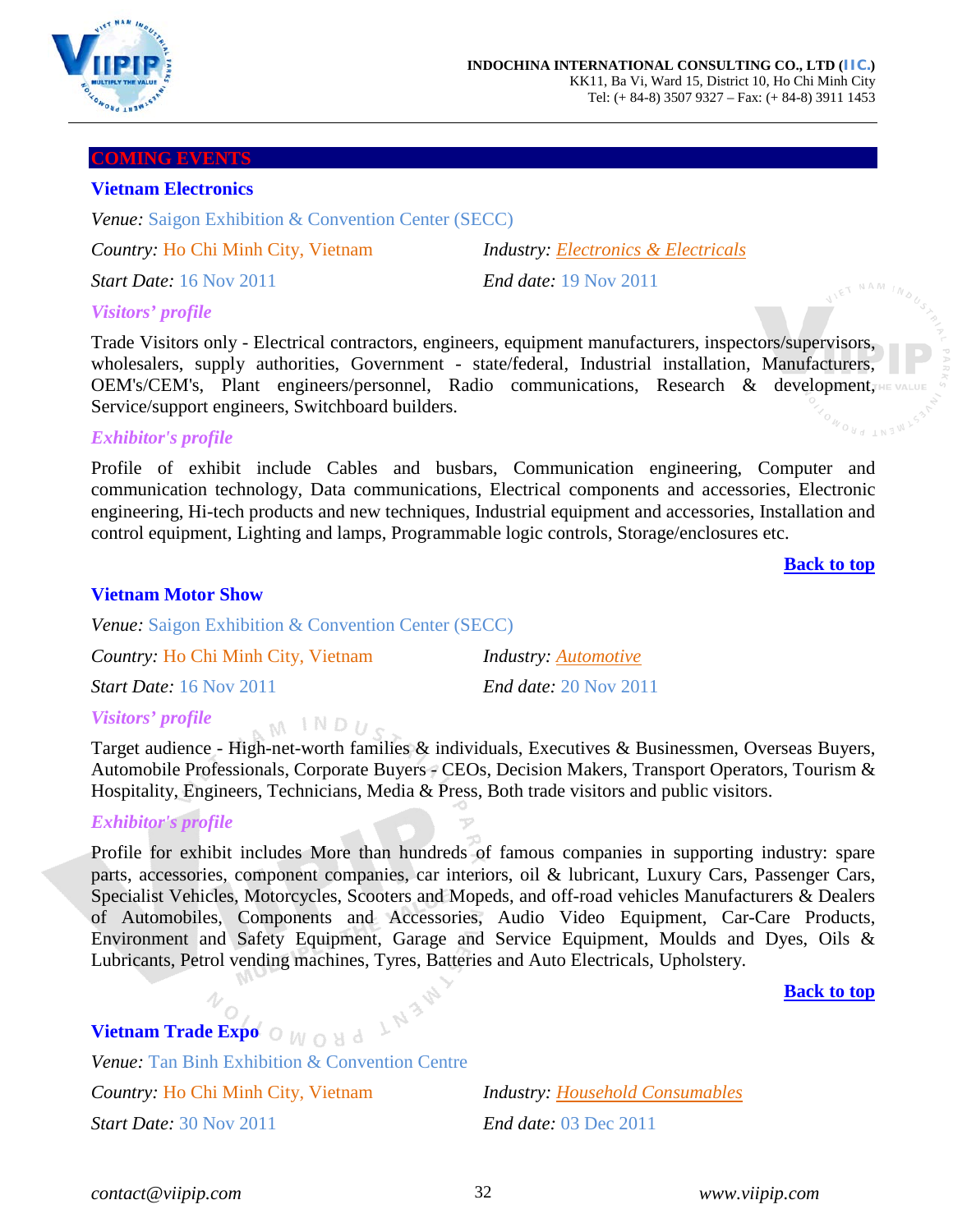

# *Visitors' profile*

Wholesalers, buyers from general and specialised superstores, multiple retailers, central purchasing offices, mail order companies and various other retailers.

# *Exhibitor's profile*

Profile for exhibit includes products of textiles and garment, electronic, handicrafts and art articles, cosmetics, jewelry, sport-wares, toys, furnitures, processed foodstuff and beverages, stationery, medical equipment, machinery, chemicals and others.

# <span id="page-32-0"></span>**Vietnam Medi-Pharm Expo-Hanoi**

*Venue:* Vietnam Exhibition & Fair Centre *Country:* Ha Noi, Vietnam *Industry: Medical & Pharmaceutical Start Date:* 06 Dec 2011 *End date:* 09 Dec 2011

*Visitors' profile*

More than 19,750 visitors will attend the 18th Vietnam International Medical, Hospital and Pharmaceutical Exhibition (Vietnam Medi-Pharm Expo- 2011). Officials from ministry of health, ministry of industry and other related ministries; professors, specialists, experts, doctors, pharmacists, nurses, lab technicians, researchers from hospitals, clinics, sanatoriums, healthcare centres, institutes and various laboratories will be some confirmed visitors from all over the world.

## *Exhibitor's profile*

More than 153 exhibitors from18 countries and territories such as Australia, Bangladesh, China, Czech, Germany, Hong Kong, Hungary, India, Israel and more will participate at the 18th Vietnam International Medical, Hospital and Pharmaceutical Exhibition (Vietnam Medi-Pharm Expo- 2011). Products like Laboratory and analysis equipments, medical equipments, materials used in hospitals, accident and emergency equipments, medical safety clothes, building technology and services, food supplements, drug raw materials like herbal, essential oil, attar, pharmaceutical processing and packaging machines like food, chemical, cosmetic & pharmaceutical processing equipments & machines and many more will be showcased.  $\mathcal{D}$ 

> 兴  $\cup$

MULTIPLY THE VALUE

NOILOWOUD LN3W

**[Back to top](#page-0-0)**

**[Back to top](#page-0-0)**